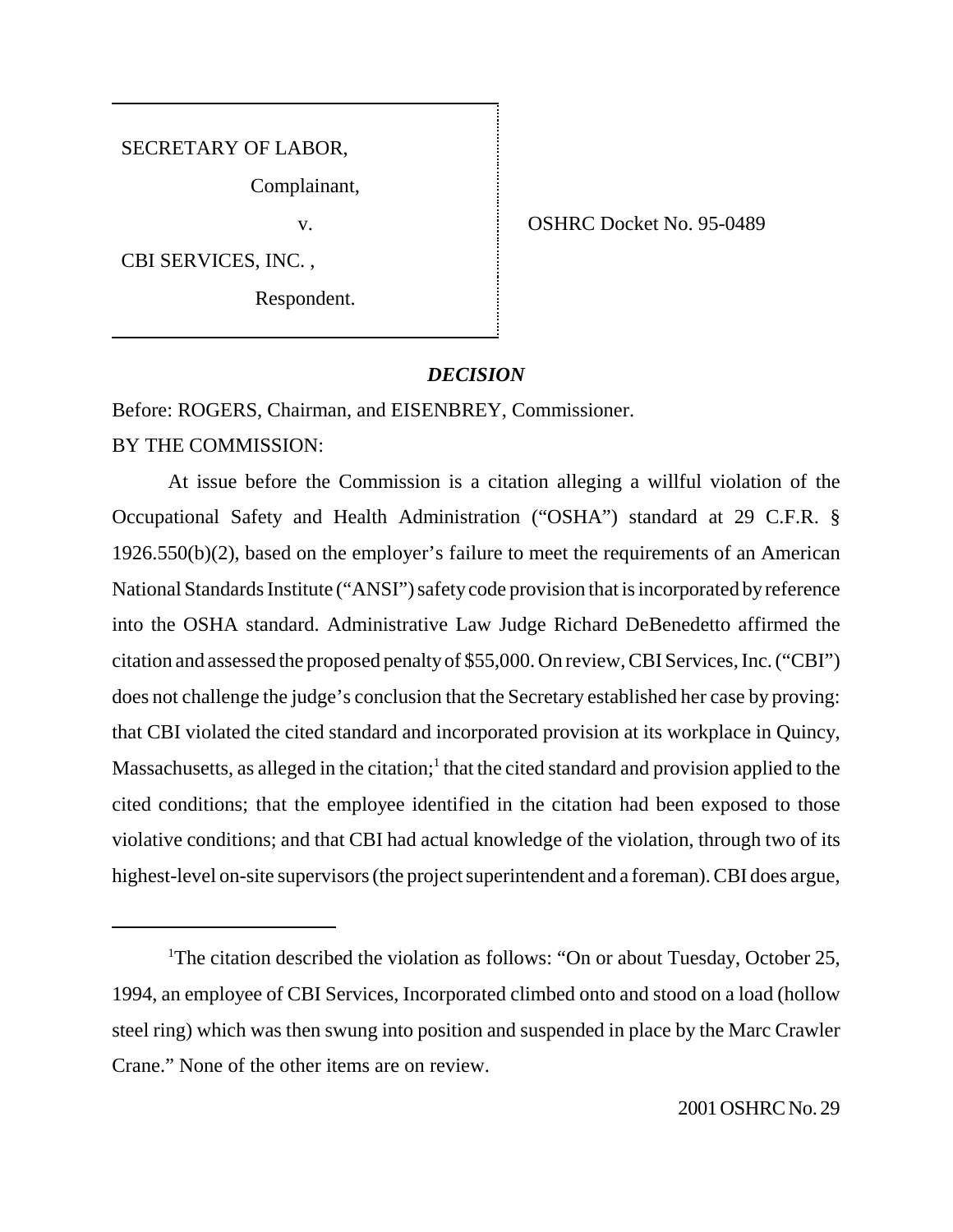however, that the judge erred in rejecting its two affirmative defenses -- invalidity of the cited standard and unpreventable employee misconduct. It also argues that the judge erred in characterizing the violation as willful. For the reasons that follow, we affirm the judge.

### **I. Validity of the Cited Standard**

### **A. Background**

The standard at issue provides, in pertinent part:

 $*$   $*$   $*$ 

### **§ 1926.550 Cranes and derricks.**

(b) *Crawler, locomotive, and truck cranes*.  $*$   $*$   $*$ 

(2) All crawler, truck, or locomotive cranes in use shall meet the applicable requirements<sup>[2</sup>] for design, inspection, construction, testing, maintenance and operation as prescribed in the ANSI B30.5 - 1968, Safety Code for Crawler, Locomotive and Truck Cranes. . . .

The standard was originally promulgated by the U.S. Department of Labor's Bureau of Labor Standards ("BLS") on April 17, 1971, as a standard under the Construction Safety Act, 40 U.S.C. § 333.<sup>3</sup> The language of the standard, which at that time was designated as 29 C.F.R.

<sup>2</sup>The "applicable requirement[]" of the ANSI Safety Code, as identified in the citation, is Section 5-3.2.3(e), which provides:

5-3.2.3 Moving the Load

 $*$   $*$   $*$ 

e. The operator shall not hoist, lower, swing, or travel while anyone is on the load or hook.

<sup>3</sup>The "Construction Safety Act" was enacted on August 9, 1969, as section 107 of the Contract Work Hours and Safety Standards Act. Under the terms of the Construction Safety Act, employees working on covered federal construction contracts are to be protected from exposure to "work in surroundings or under working conditions which are unsanitary, hazardous, or dangerous to [their] health or safety, as determined under safety and health (continued...)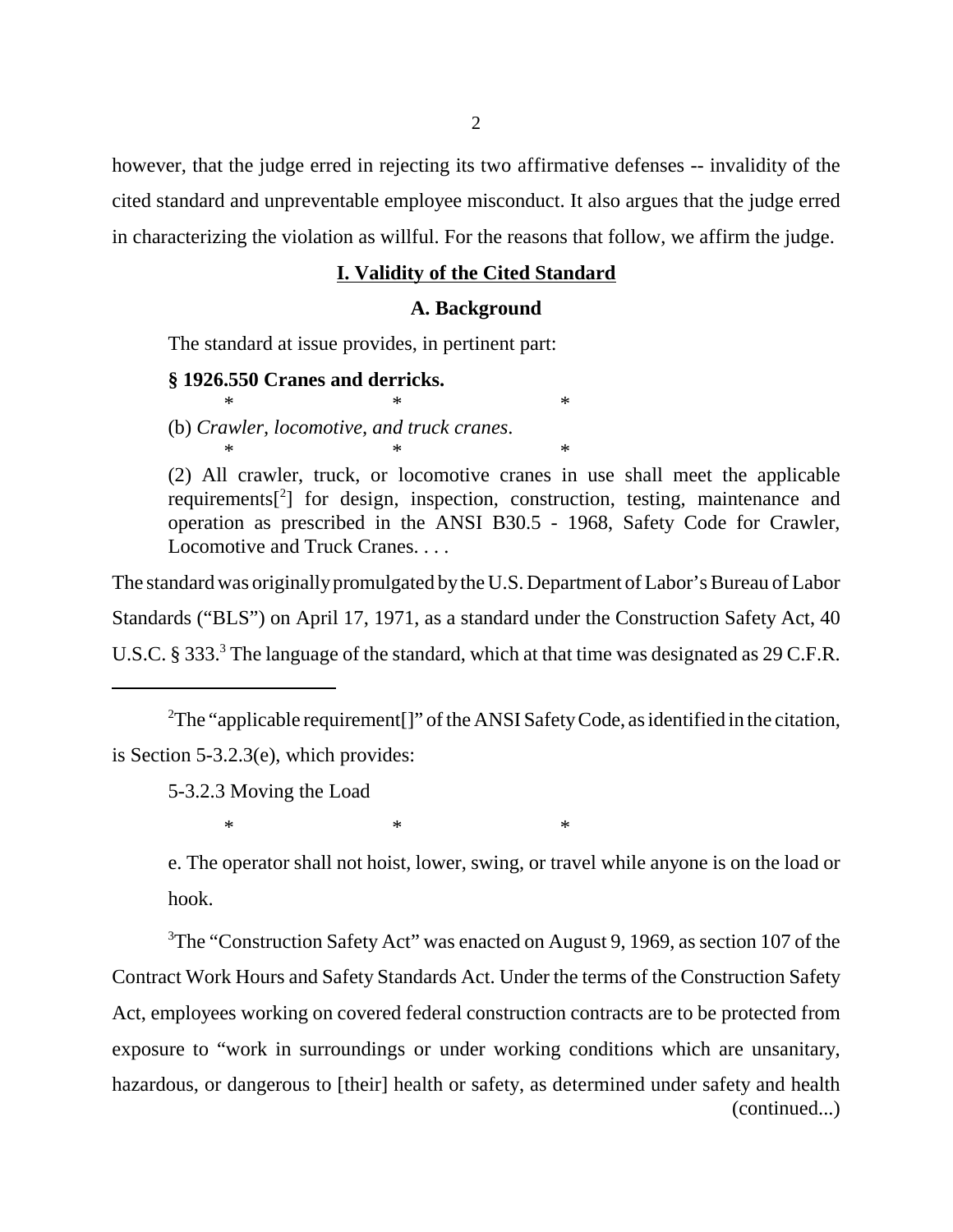$§$  1518.550(b)(2), was identical to the first sentence of the current section 1926.550(b)(2), as quoted above.

On May 29, 1971, the Secretary adopted and extended "[t]he standards prescribed in [29 C.F.R.] Part 1518 . . . and in effect on April 28, 1971," including the standard at issue in this case, "as occupational safety and health standards under section 6(a) of the [Occupational Safety and Health] Act [of 1970]," 29 U.S.C. §§ 651-678 ("the OSH Act").4

 $3$ (...continued) standards promulgated by the Secretary [of Labor]." 40 U.S.C. § 333(a).

4 Section 6(a) of the OSH Act, 29 U.S.C. § 655(a), provides:

Without regard to chapter 5 of title 5, United States Code, or to the other subsections of this section, the Secretary shall, as soon as practicable during the period beginning with the effective date of this Act [*i.e.*, April 28, 1971] and ending two years after such date, by rule promulgate as an occupational safety or health standard any national consensus standard and any established Federal standard, unless he determines that the promulgation of such standard would not result in improved safety or health for specifically designated employees. In the event of conflict among any such standards, the Secretary shall promulgate the standard which assures the greatest protection of the safety or health of the affected employees.

The key term "established Federal standard" is defined as "any operative occupational safety and health standard established by any agency of the United States and presently in effect, or contained in any Act of Congress in force on December 29, 1970." Section 3(8) of the OSH Act, 29 U.S.C. § 652(8). The Commission has held that the term "presently in effect," as used in section 3(8), means in effect on April 28, 1971, the effective date of the OSH Act. *See*, *e.g.*, *Morrison-Knudsen Co./Yonkers Contrac. Co., a Joint Venture*, 16 BNA OSHC (continued...)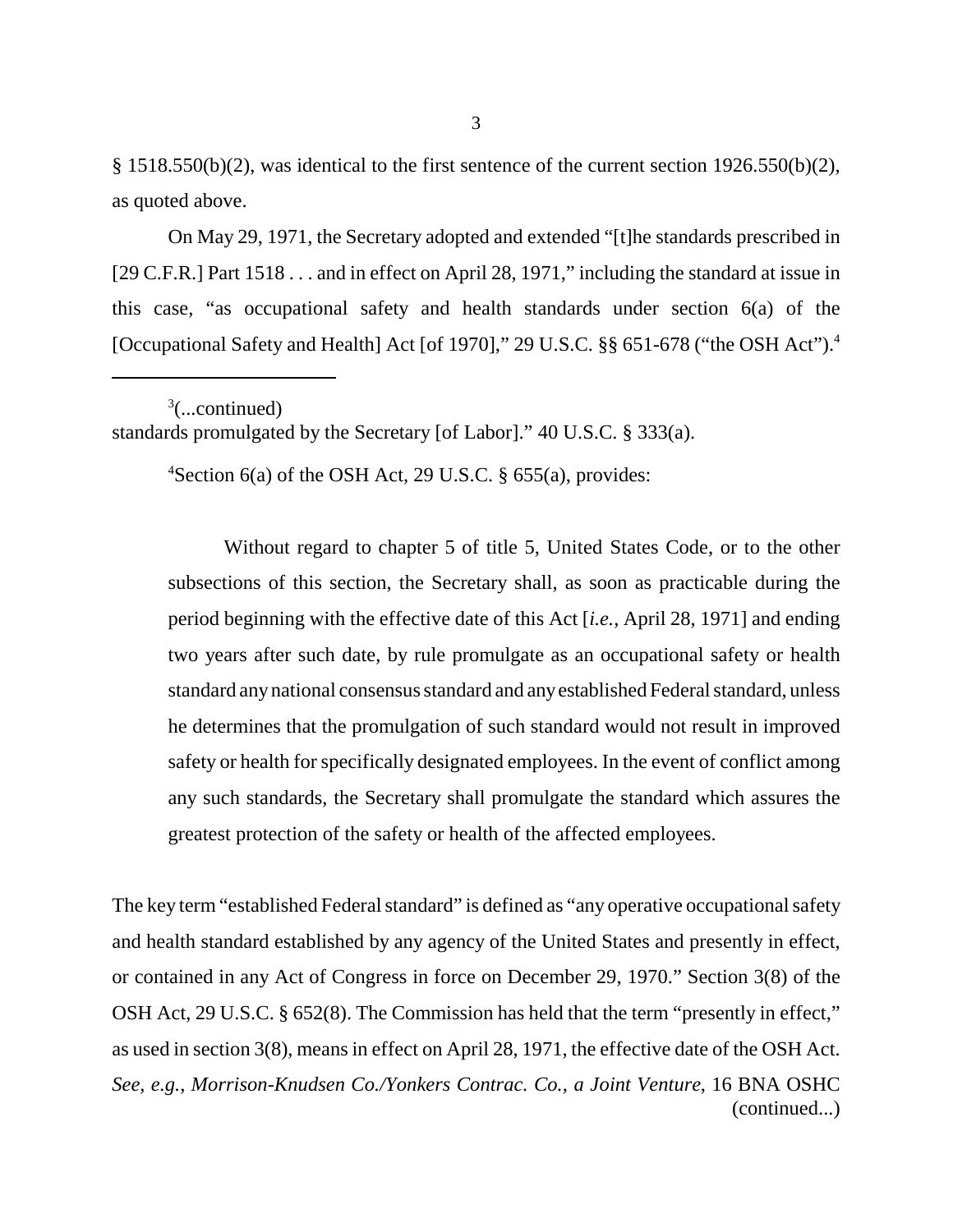The Part 1518 standards were made applicable, "according to the provisions thereof, to every employment and place of employment of every employee engaged in construction work," regardless of whether the work is or is not performed under a federal construction contract. 29 C.F.R. § 1910.12(a), as promulgated at 36 Fed. Reg. 10466, 10469 (1971).

CBI argues that the cited OSHA standard is invalid because the Secretary failed to publish in the Federal Register (1) the incorporated ANSI provision and (2) a "significant risk" finding under *Industrial Union Dept., AFL-CIO v. American Petroleum Inst.*, 448 U.S. 607 (1980) ("the *Benzene Case*"). The Secretary raises the counter-argument that the Commission lacks the authority to rule on either of CBI's standard validity challenges. We first address the issue of the Commission's authority.

### **B. The Commission's Authority to Decide the Issues**

In support of her contention that the Commission lacks the authority to rule on CBI's standard validity challenges, the Secretary makes two alternative arguments, both of which we reject. First, the Secretary argues that CBI is "foreclosed" under Commission precedent from challenging the procedural validity of section 1926.550(b)(2)'s promulgation in this enforcement proceeding. The precedent she cites is *General Motors Corp., GM Parts Div.*, 9 BNA OSHC 1331, 1981 CCH OSHD ¶ 25,202 (No. 79-4478, 1981) ("*GMC*"), and two cases following the holding of that decision, *American Can Co.*, 10 BNA OSHC 1305, 1309- 10, 1982 CCH OSHD ¶ 25,899, pp. 32,412-13 (No. 76-5162, 1982), and *Daniel Constr. Co.*, 9 BNA OSHC 1854, 1856, 1981 CCH OSHD ¶ 25,385, pp. 31,622-23 (No. 12525, 1981), *aff'd*, 705 F.2d 382 (10th Cir. 1983). In *GMC*, the Commission held that challenges to OSH Act standards based on procedural deficiencies in the adoption of their ancestor standards under other statutes may not be made in enforcement proceedings before the Commission. Here, however, both of CBI's validity challenges allege deficiencies in the adoption of

4

<sup>4</sup> (...continued)

<sup>1105, 1108-10, 1993-95</sup> CCH OSHD ¶ 30,048, pp. 41,264-66 (No. 88-0572, 1993).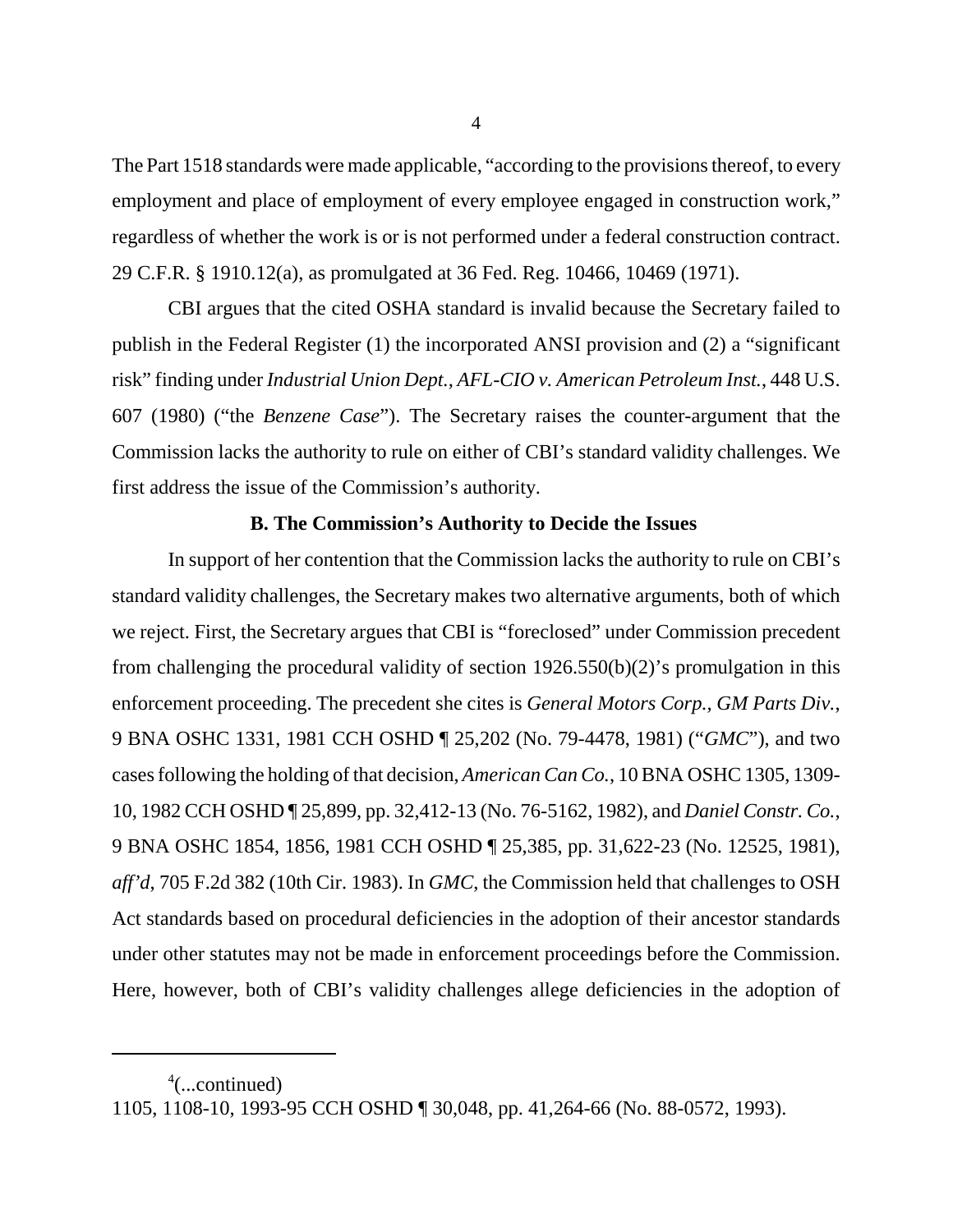section 1926.550(b)(2) as an OSH Act standard under section 6(a) of the Act. CBI has made no claim at any point in this proceeding that section 1926.550(b)(2)'s ancestor standard was invalidly promulgated as a standard under the Construction Safety Act. The Commission precedent cited by the Secretary is therefore inapposite.

Alternatively, the Secretary "restates her position . . . that the pre-enforcement challenge provision in § 6(f) is the exclusive remedy for questioning the validity of the Secretary's standards."5 The Commission has consistently rejected this argument, beginning with *Rockwell Intl. Corp.*, 9 BNA OSHC 1092, 1095-96, 1980 CCH OSHD ¶ 24,979, p. 30,844 (No. 12470, 1980). The Commission and at least two appellate courts have also expressly considered and declined to follow the position taken by the U.S. Court of Appeals for the Eighth Circuit in *National Indus. Constructors, Inc. v. OSHRC*, 583 F.2d 1048 (8th Cir. 1978) ("*NIC*"), *i.e.*, that only "substantive" validity challenges and not "procedural" validity challenges may be raised and considered in administrative (enforcement) proceedings before the Commission, as well as in section 6(f) pre-enforcement proceedings before a court.6 *See*, *e.g.*, *Deering Milliken, Inc., Unity Plant v. OSHRC*, 630 F.2d 1094,

6 Contrary to the Secretary's arguments, neither *NIC* nor the other appellate court decision she relies on, *Advance Bronze, Inc. v. Dole*, 917 F.2d 944, 951-52 (6th Cir. 1990), supports her position that in all circumstances the section 6(f) pre-enforcement judicial (continued...)

<sup>5</sup> In pertinent part, section 6(f) of the OSH Act, 29 U.S.C. § 655(f), provides that "[a]ny person who may be adversely affected by a standard issued under this section may at any time prior to the sixtieth day after such standard is promulgated file a petition challenging the validity of such standard with the United States court of appeals for the circuit wherein such person resides or has his principal place of business, for a judicial review of such standard. . . . The determinations of the Secretary shall be conclusive if supported by substantial evidence in the record considered as a whole."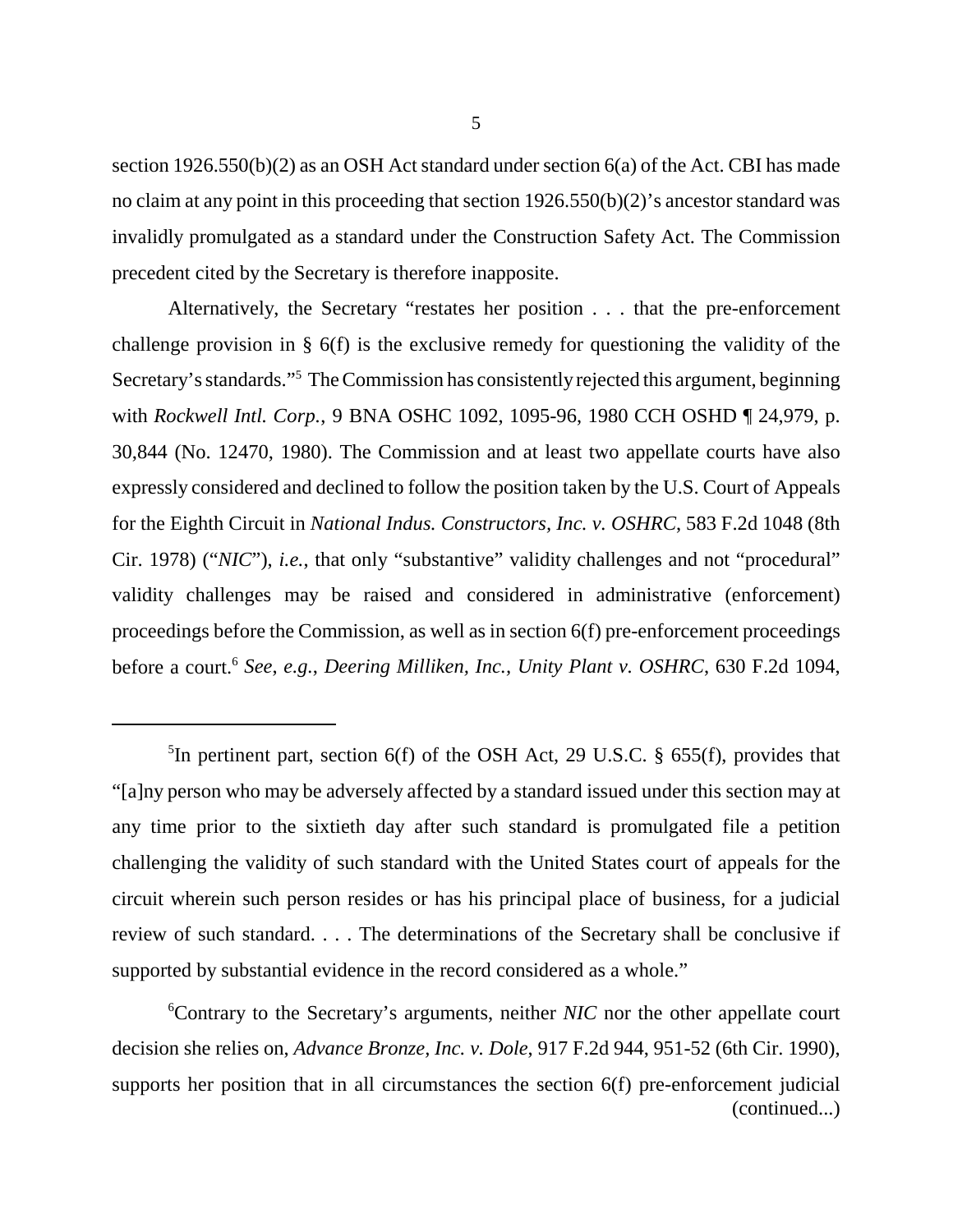1098-99 (5th Cir. 1980); *Marshall v. Union Oil Co. of California*, 616 F.2d 1113, 1116-18 (9th Cir. 1980); *Rockwell*, 9 BNA OSHC at 1096-97, 1980 CCH OSHD at pp. 30,844-45. In re-asserting her position in the instant case, the Secretary does not raise any arguments not previously considered by the Commission that would suggest a need for modifying our longstanding position. We therefore adhere to Commission precedent and hold that both of CBI's challenges to the validity of section 1926.550(b)(2) are properly before us in this enforcement proceeding.7

## **C. The Incorporation by Reference of ANSI B30.5 - 1968**

<sup>7</sup>CBI argues on review that its "significant risk" validity challenge is properly before the Commission because it is a "substantive" challenge rather than a "procedural" challenge within the meaning of *NIC*. As indicated, Commission precedent does not distinguish between "substantive" and "procedural" issues in determining whether a validity challenge is properly before the Commission. We note nevertheless that the issue raised by CBI is clearly a "procedural" rather than a "substantive" challenge within the meaning of *NIC*. *See*  583 F.2d at 1052. CBI argues only that the cited OSH Act standard and its incorporated ANSI provision are invalid because OSHA failed to comply with the purported *procedural*  requirement that it make and publish in the Federal Register a formal "significant risk" determination at the time it promulgated the standard under section 6(a). CBI has *not* argued before us that the cited OSH Act standard and its incorporated ANSI provision, either as written or as applied in the instant case, fail to meet the *Benzene Case* Court's "significant risk" test.

 $6$ (...continued)

review procedure is "the exclusive remedy for questioning the validity of the Secretary's standards." Indeed, we are unaware of any Commission or appellate court decision that has adopted that position.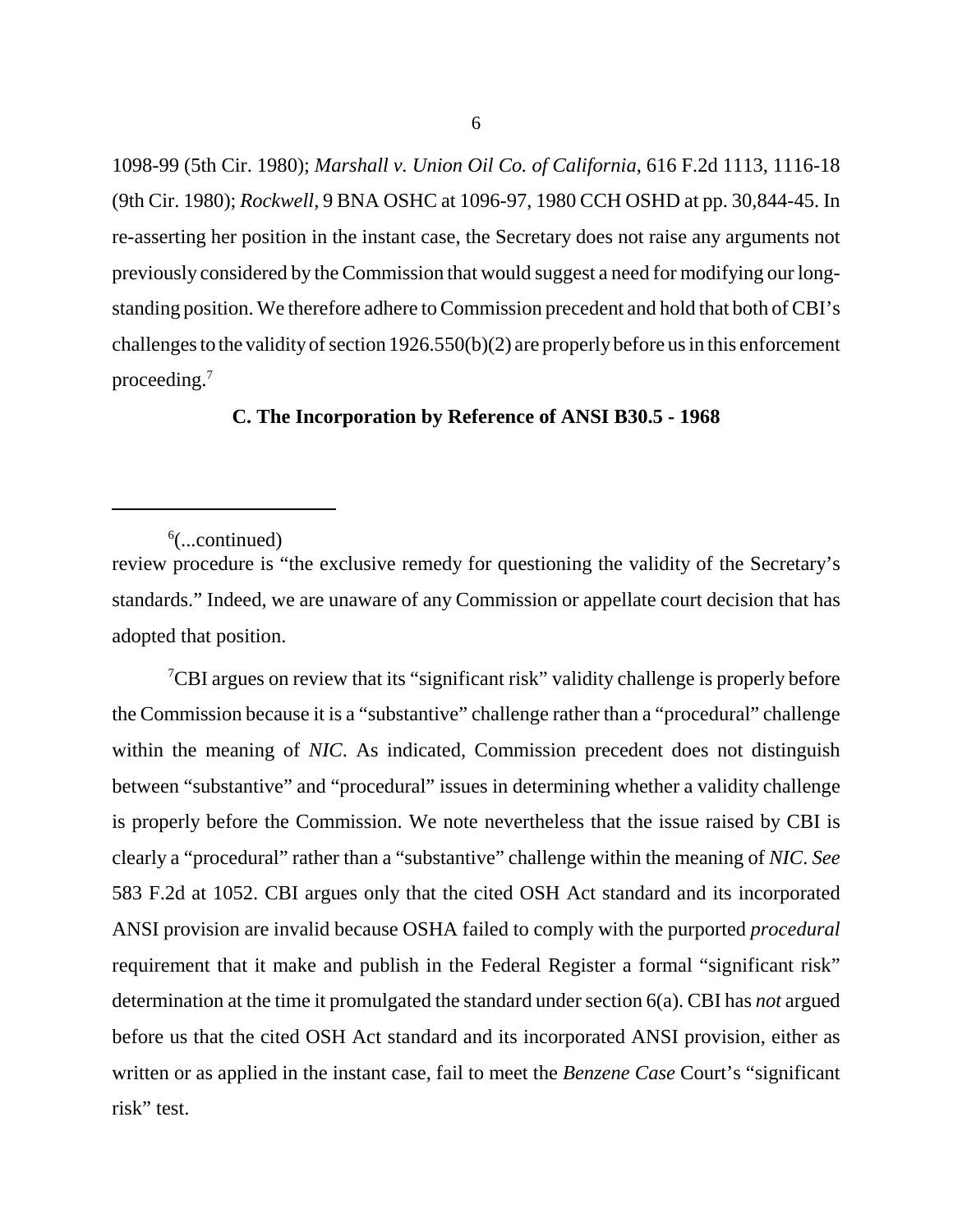It is undisputed that neither at the time she initially promulgated section 1518.550(b)(2) as a Construction Safety Act standard nor at any time since has the Secretary published the incorporated safety code, ANSI B30.5 - 1968, in the Federal Register. CBI challenges the validity of this incorporation by reference based on its interpretation of the rulemaking provisions of three federal statutes: the OSH Act; the Administrative Procedure Act ("APA"), which is referred to in section 6(a) of the OSH Act as "chapter 5 of title 5, United States Code"; and the Federal Register Act, 44 U.S.C. §§ 1501-1511. As indicated *supra* at note 4, section 6(a) of the OSH Act instructed the Secretary that the "established Federal standards" and "national consensus standards" that she adopted and extended as her initial OSHA standards package, shortly after the effective date of the OSH Act (April 28, 1971), were to be promulgated "[w]ithout regard to chapter 5 of title 5, United States Code." CBI argues that this phrase precludes the applicability of any of the provisions of the APA to section 6(a) rulemaking, including the provisions of 5 U.S.C.  $\S$  552(a)(1)(D), which permits federal agencies under specified circumstances to promulgate standards and regulations through incorporation by reference.<sup>8</sup>

<sup>8</sup>In pertinent part, the APA section provides:

(1) Each agency shall separately state and currently publish in the Federal Register for the guidance of the public --

 $*$   $*$ 

(D) substantive rules of general applicability adopted as authorized by law[.]  $*$   $*$ 

For the purpose of this paragraph, matter reasonably available to the class of persons affected thereby is deemed published in the Federal Register when incorporated by reference therein with the approval of the Director of the Federal Register.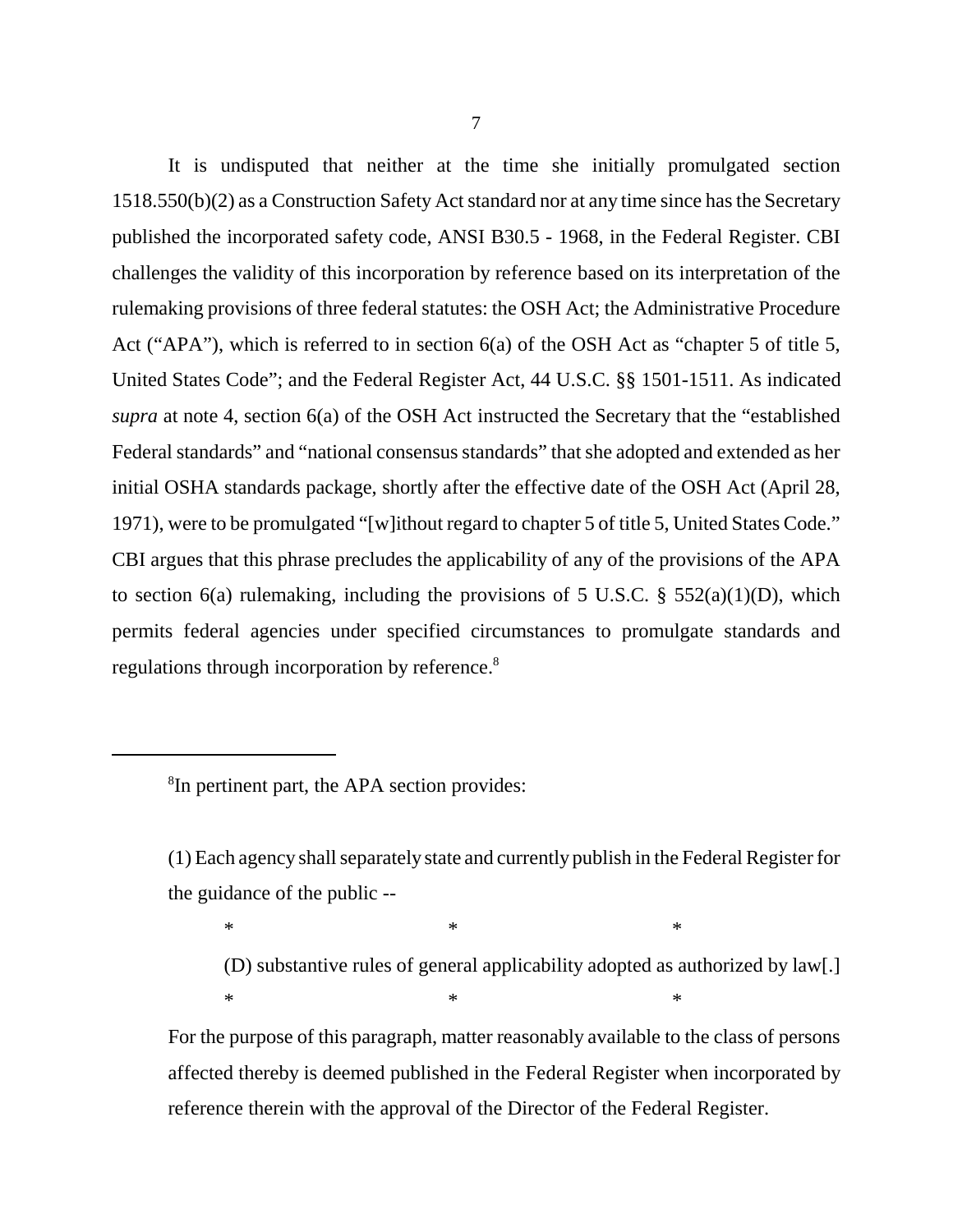CBI argues that, since the APA did not apply to the Secretary's section 6(a) rulemaking, that rulemaking was governed solely by the Federal Register Act, which by its terms required publication of ANSI B30.5 - 1968 in the Federal Register. That Act's publication requirement, according to CBI, contains no exception, either in the statute itself or in its implementing regulations, that would have permitted the Secretary to incorporate the ANSI Safety Code into the cited OSHA standard by reference.<sup>9</sup> Accordingly, CBI argues that the Secretary was required to publish ANSI B30.5 -1968 in the Federal Register but failed to do so. Nor has the Secretary, in CBI's view, established in this proceeding that CBI had actual knowledge of the provisions of section 5-3.2.3(e) of the ANSI Safety Code. CBI contends that the Secretary is therefore barred by the express terms of the Federal Register Act from enforcing against it the prohibition against riding the crane's load. *See* 44 U.S.C. § 1507*.* 

We reject CBI's arguments because there is a critical flaw in CBI's reasoning. ANSI B30.5 - 1968 was *not* incorporated into the cited standard, section 1926.550(b)(2), under the OSH Act on May 29, 1971. Rather it was incorporated by reference under the APA at an earlier time -- when the cited standard's ancestor standard, section 1518.550(b)(2), was initially promulgated on April 17, 1971, under the Construction Safety Act. When the Secretary subsequently adopted and extended the "established Federal standard" at section 1518.550(b)(2) as an OSH Act standard, she did so by re-publishing the text of that preexisting standard in the Federal Register verbatim.<sup>10</sup>

<sup>&</sup>lt;sup>9</sup>CBI relies on the Federal Register Act provisions at 44 U.S.C. §§ 1505(a) & (b) and its implementing regulations at 1 C.F.R. § 11.2.

 $10$ On May 29, 1971, the Secretary initially adopted Part 1518, and thus section 1518.550(b)(2), as OSH Act standards through incorporation by reference. *See* 29 C.F.R. § 1910.12(a), as quoted in pertinent part, *supra*. On December 16, 1972, the Secretary re (continued...)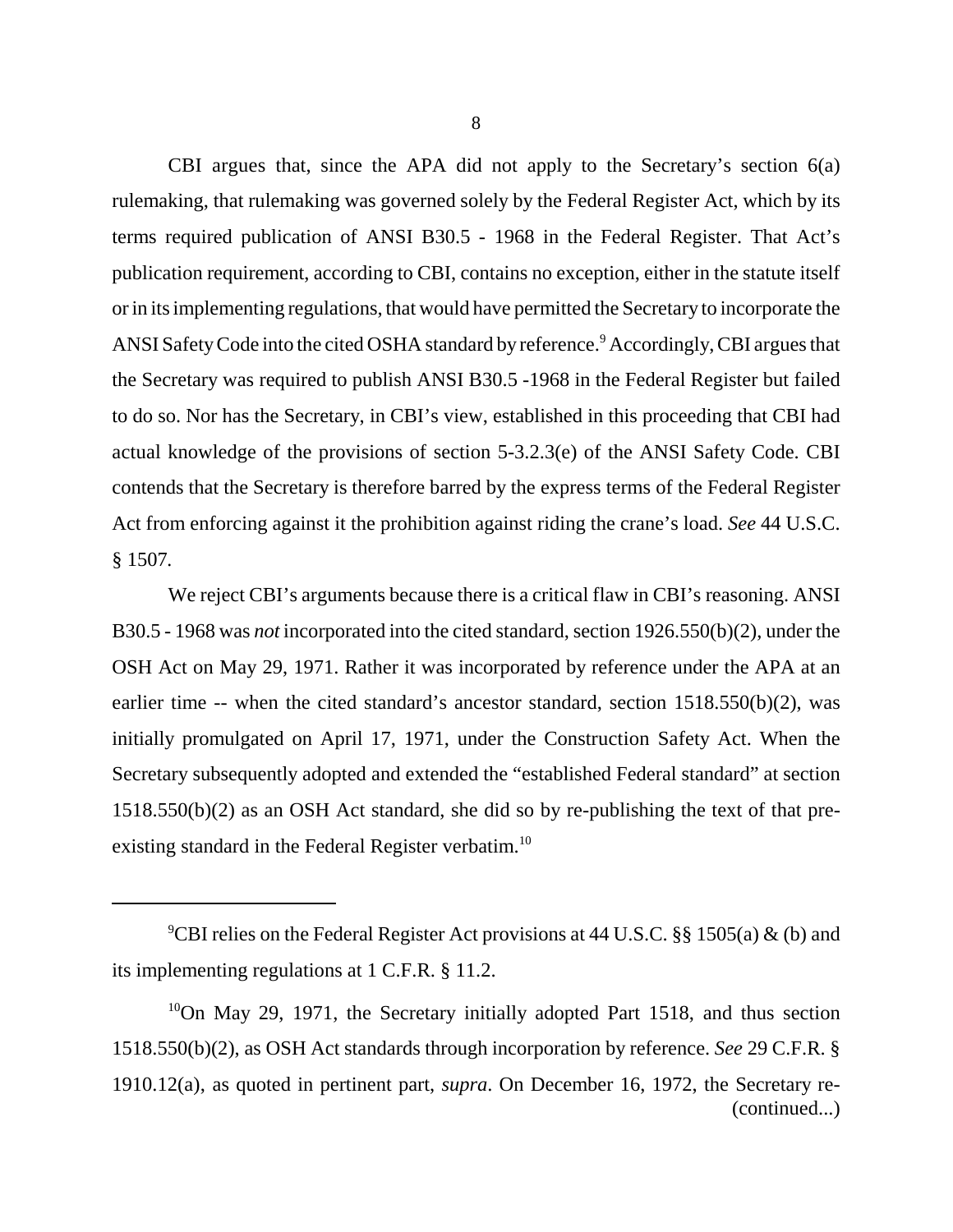CBI has made no claim before us that the incorporation by reference that occurred at the time section 1518.550(b)(2) was initially promulgated rendered that Construction Safety Act standard invalid. Nor could such a claim succeed. In sharp contrast to the OSH Act provisions at section 6(a), as quoted *supra* note 4, the Secretary was expressly required to follow APA notice-and-comment rulemaking procedures when she promulgated standards under the Construction Safety Act. *See* 40 U.S.C. § 333(a) (referring to 5 U.S.C. § 553). The Secretary, therefore, properly relied on the APA incorporation-by-reference provisions at 5 U.S.C. § 552(a)(1)(D). *See supra* note 8.

Under 5 U.S.C. §  $552(a)(1)(D)$ , published material that has been incorporated by reference into a federal agency standard or regulation is "deemed published in the Federal Register" if and when the incorporated matter has been made "reasonably available to the class of persons affected thereby" and its incorporation by reference has been "approv[ed by] the Director of the Federal Register." On review, the Secretary asserts that, when she promulgated 29 C.F.R. § 1518.550(b)(2) under the Construction Safety Act, she "followed" all pertinent "APA and Federal Register Act publication requirements," including those just mentioned. Strong support for this claim is found in the Federal Register itself and in the Code of Federal Regulations. Thus, at the time she initially promulgated section 1518.550(b)(2), the Secretary also promulgated 29 C.F.R. § 1518.31, which met the APA requirement to inform "[affected] persons" of the "reasonabl[e] availab[ility]" of the

 $10$ (...continued)

promulgated 29 C.F.R. Part 1518, which had been redesignated in the interim (December 1971) as 29 C.F.R. Part 1926. This time, the Secretary published the full text of all of the Part 1518/1926 standards, including section 1926.550(b)(2), as quoted *supra*. The Secretary's repromulgation of the standards occurred within the statutory two-year time frame established under section 6(a) of the OSH Act. *See supra* note 4.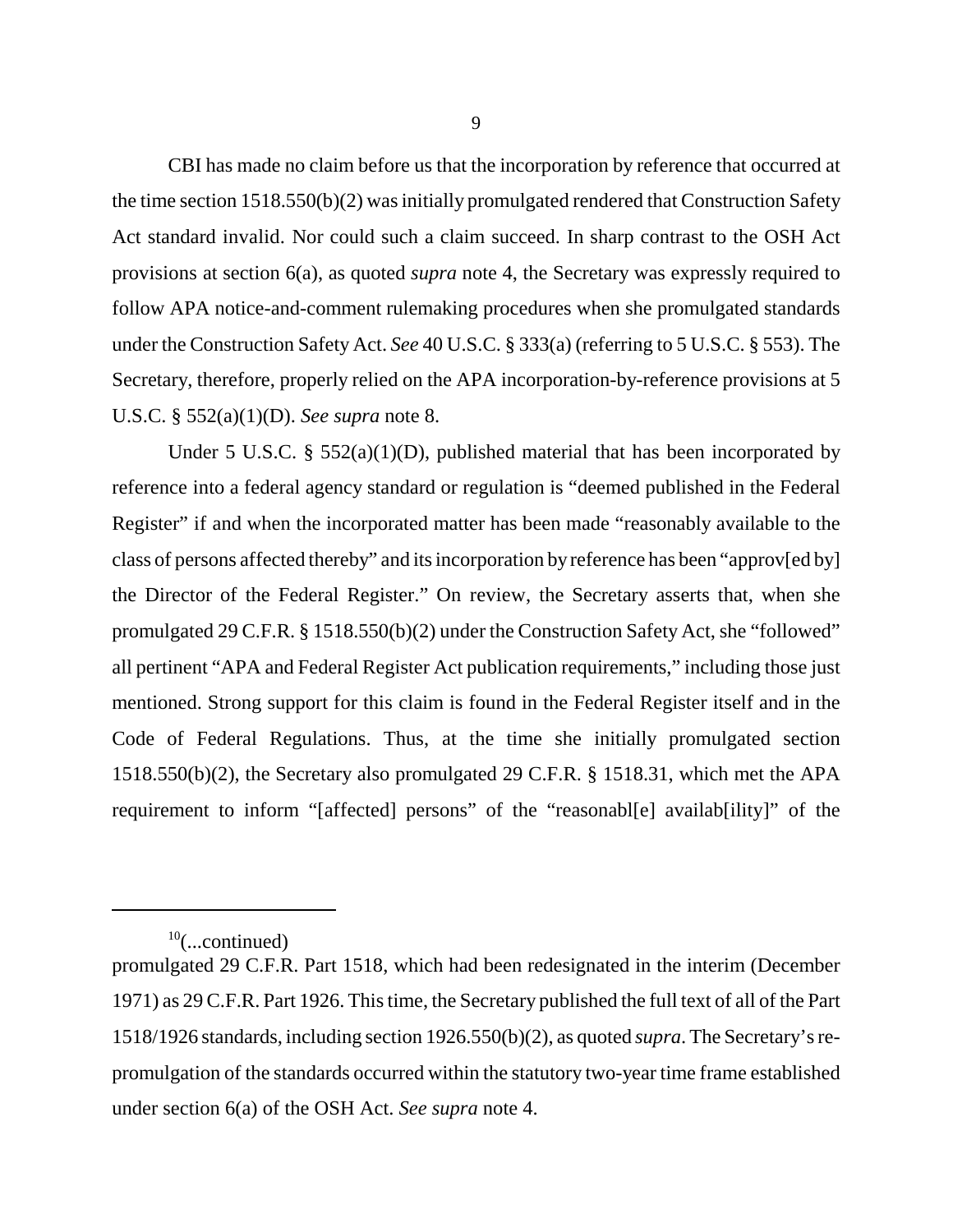incorporated materials.<sup>11</sup> Also, a table captioned "Material Approved for Incorporation by Reference" that is located at the end of 29 C.F.R. Part 1926 states that "[t]he Director of the Federal Register has approved under 5 U.S.C. § 552(a) and 1 CFR Part 51 the incorporation by reference of . . . [the publications listed in the table]." The incorporation of ANSI B30.5 - 1968 Safety Code for Crawler, Locomotive and Truck Cranes into 29 C.F.R. § 1926.550 is listed in that table. Indeed, each annual Code of Federal Regulations publication since the table first appeared in 1980 has included ANSI B30.5 - 1968's incorporation into § 1926.550 in the list of approved incorporations by reference.

 $<sup>11</sup>$ The regulation read, in pertinent part:</sup>

## **§ 1518.31 Incorporation by reference.**

(a) The specifications, standards and codes of agencies of the U.S. Government and organizations which are not agencies of the U.S. Government, to the extent they are legally incorporated by reference in this part, have the same force and effect as other standards in this part. The locations where these specifications, standards, and codes may be examined are as follows:

(1) Offices of the Bureau of Labor Standards, U.S. Department of Labor, Railway Labor Building, Washington, DC 20210.

(2) The Regional and Field Offices of the Bureau of Labor Standards which are listed in the U.S. Government Manual 1970-71, at page 324.

36 Fed. Reg. at 7347. When the Secretary subsequently adopted the Construction Safety Act standards as construction safety and health standards under the OSH Act, she retained the incorporation-by-reference provisions of section 1518.31, but she substituted references to OSHA offices in place of the prior references to Bureau of Labor Standards offices.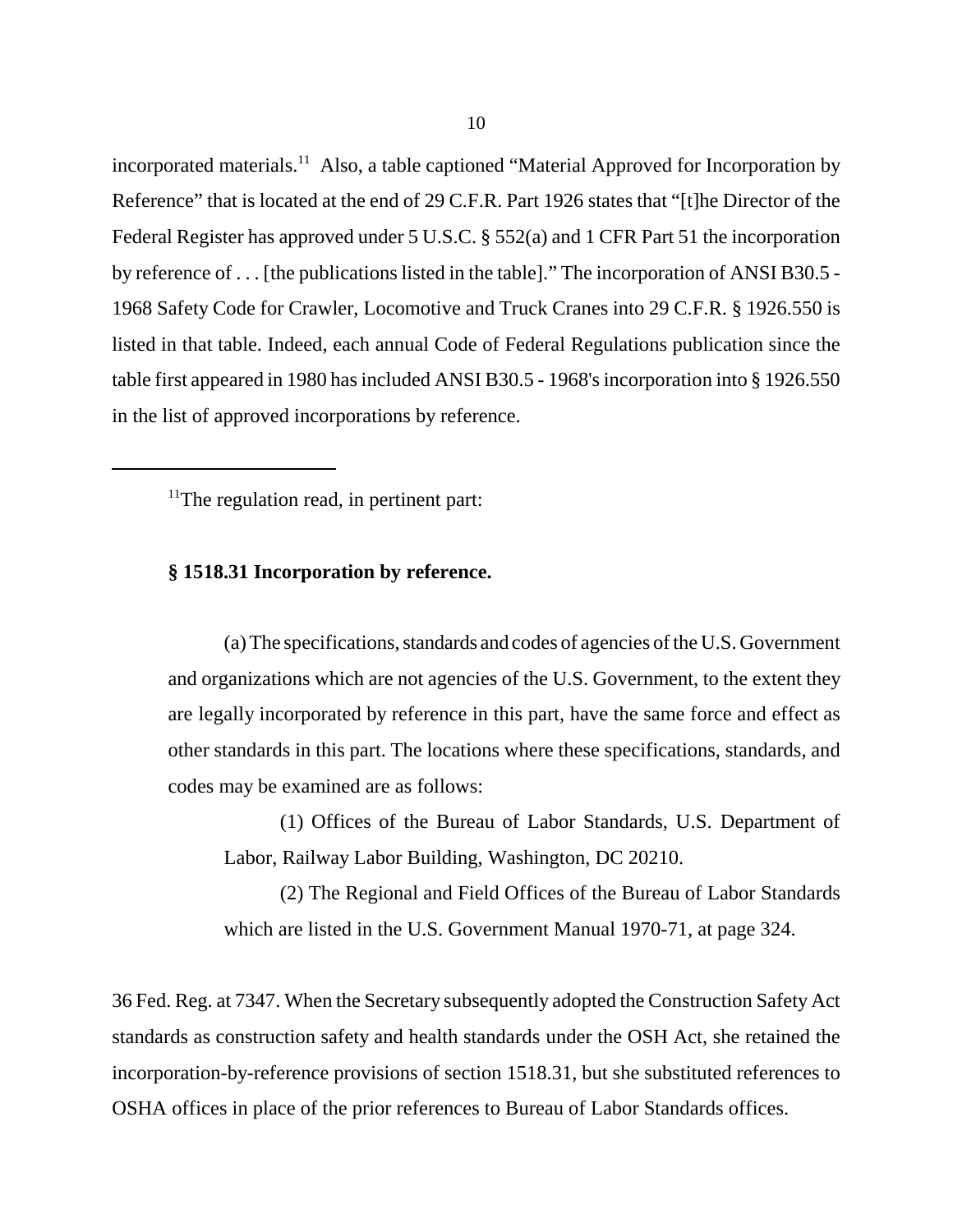In any event, Commission precedent clearly holds that, because "[m]aterials incorporated by reference are presumed to be reasonably available and to be incorporated with the approval of the Director of the Federal Register in accordance with the limitations on the use of incorporated by reference materials found at 5 U.S.C. § 552(a)(1)," *see* 44 U.S.C. § 1507, it is the employer who "bears the burden of rebutting at least one of these presumptions to prove the invalidity of [a standard containing incorporated materials]." *Charles A. Gaetano Constr. Corp.*, 6 BNA OSHC 1463, 1465-66, 1978 CCH OSHD ¶ 22,630, p. 27,304 (No. 14886, 1978). Yet, here CBI has not claimed that there was any procedural invalidity in the promulgation of 29 C.F.R. § 1518.550(b)(2) as a safety and health standard under the Construction Safety Act.

Nor has CBI provided any support for its assertion that the adoption and extension of 29 C.F.R. § 1518.550(b)(2) as an occupational safety and health standard under section 6(a) of the OSH Act somehow made it "incumbent upon the Secretary to publish the text of ANSI B30.5 - 1968" in the Federal Register, even though that text had already been validly incorporated into the established Federal standard she was adopting and extending. We agree with the Secretary that "[i]t was not necessary for [her] to publish the ANSI standard [at that time] because 29 C.F.R. § 1518.550(b)(2) was already a lawfully promulgated and published standard that had conformed to APA and Federal Register Act requirements at its inception." We therefore hold that the Secretary's failure to publish ANSI B30.5 - 1968 in the Federal Register did not render the cited standard, 29 C.F.R. § 1926.550(b)(2), either invalid or unenforceable against CBI.

## **D. The Absence of a "Significant Risk" Finding**

CBI's second challenge to the validity of the cited standard and its incorporated ANSI Safety Code provision is based on the undisputed fact that the Secretary did not, at the time of the standard's promulgation under section 6(a) of the OSH Act, make and publish in the Federal Register a "significant risk" determination within the meaning of the U.S. Supreme Court's 1980 decision in the *Benzene Case*. In that case, the Court upheld a Fifth Circuit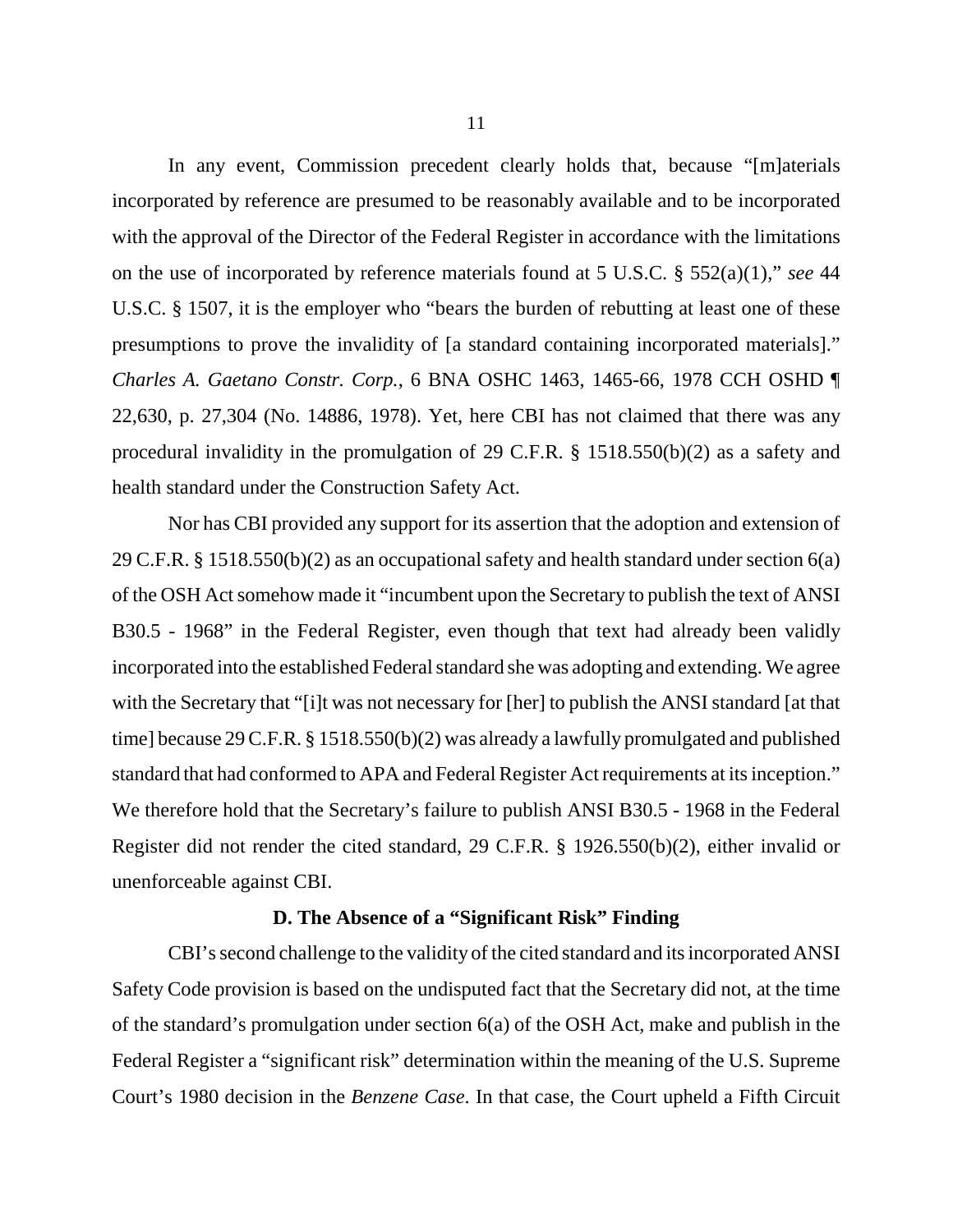decision invalidating OSHA's benzene standard, which had been promulgated under section  $6(b)(5)$  of the OSH Act, 29 U.S.C. § 655(b)(5),<sup>12</sup> and subsequently challenged in a section 6(f) pre-enforcement judicial review proceeding. *See supra* note 5. A plurality of the Court's members concluded that the benzene standard was invalid because, "before he can promulgate *any* permanent health or safety standard, the Secretary is required to make a threshold finding that a place of employment is unsafe -- in the sense that significant risks are present and can be eliminated or lessened by a change in practices." 448 U.S. at 642 (emphasis in the original). They found that the Secretary had failed to make a "significant risk" determination in the challenged rulemaking proceedings.

In its arguments before us, CBI correctly points out that the *Benzene Case*'s plurality based their holding on the statutory definition of the term "occupational safety and health standard<sup>"13</sup> and that that term is used in both section  $6(a)$  and section  $6(b)$  of the OSH Act. CBI accordingly contends that "[t]here is no reason to believe that the Court's holding is not applicable to the promulgation of standards pursuant to section 6(a) of the OSH Act." We disagree.

At the outset, we take note of the distinct lack of consensus among the federal appellate courts as to the meaning of the *Benzene Case* decision and its impact beyond the context of section 6(f) challenges to section 6(b)(5) standards, *i.e.*, the context in which that

<sup>&</sup>lt;sup>12</sup>Section 6(b)(5) sets forth several *substantive* criteria that the Secretary must meet in promulgating new standards "dealing with toxic materials or harmful physical agents." The *procedures* for adopting section 6(b)(5) standards are no different than those that must be followed in adopting any other standards under section 6(b).

<sup>&</sup>lt;sup>13</sup>Section 3(8) of the OSH Act, 29 U.S.C.  $\S$  652(8), defines the term "occupational safety and health standard" as "a standard which requires conditions, or the adoption or use of one or more practices, means, methods, operations, or processes, reasonably necessary or appropriate to provide safe or healthful employment and places of employment."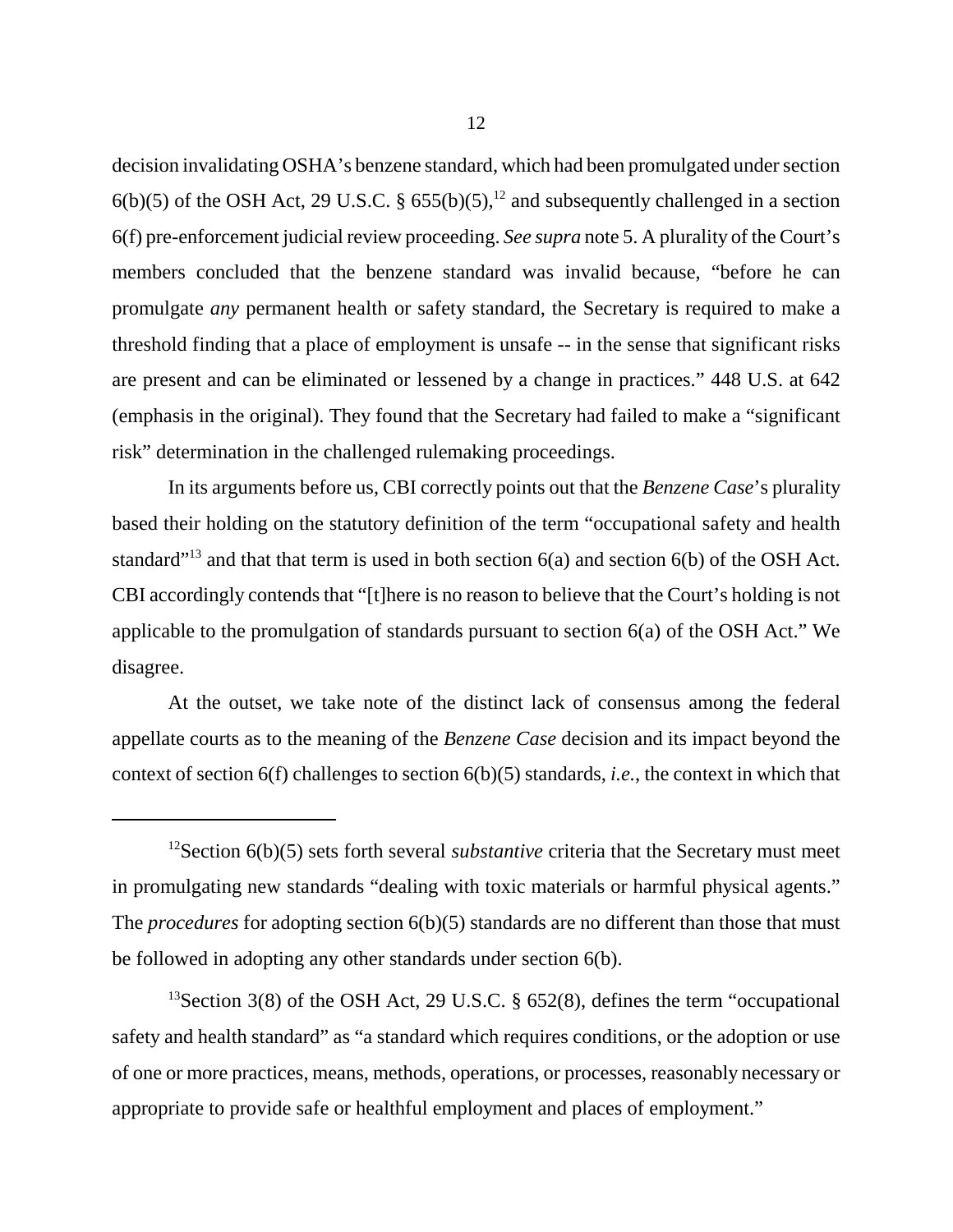particular case was decided. Pointing to such matters as "the lack of a majority opinion" and "the complex overlapping among the five separate opinions" in the *Benzene Case* decision,<sup>14</sup> as well as the Court's focus on whether "Congress might have unconstitutionally delegated legislative power to the Secretary of Labor by granting the Secretary sweeping authority to set permanent health standards *under section*  $6(b)(5)$ ,"<sup>15</sup> at least three appellate courts have directly or indirectly cautioned against placing undue reliance on the "broad dicta"<sup>16</sup> of the *Benzene Case* plurality opinion.17 *Compare Frank Diehl Farms*, 9 BNA OSHC 1432, 1433, 1981 CCH OSHD ¶ 25,245 (No. 80-0917, 1981) (ALJ).<sup>18</sup>

<sup>14</sup>United Steelworkers of America v. Marshall, 647 F.2d 1189, 1245 n.84 (D.C. Cir. 1980).

<sup>15</sup>*Super Excavators, Inc. v. OSHRC*, 674 F.2d 592, 595 (7th Cir. 1981) (emphasis added).

<sup>16</sup>*Kelly Springfield Tire Co. v. Donovan*, 729 F.2d 317, 323 n.9 (5th Cir. 1984)

<sup>17</sup>CBI's argument before us is based almost entirely on statements made in the decision's lead opinion, which was written by Justice Stevens and joined in completely by only two other Justices, neither of whom is still sitting on the Court. As noted by both the D.C. and Fifth Circuits, five of the Justices who participated in the decision (concurring then-Justice Rehnquist and the four dissenters) appear to have actually disagreed with the plurality's central premise, *i.e.*, that section 3(8) creates a substantive restriction on the Secretary's authority to promulgate standards under the OSH Act. *See* cases cited *supra* notes 14 &16.

<sup>18</sup>CBI has not cited a single judicial or administrative decision that supports its contention that the Court's holding in the *Benzene Case* is "applicable to the promulgation of standards pursuant to section 6(a) of the OSH Act." We are aware of only one prior case in which CBI's argument has even been raised, and in that case, it was rejected. In *Frank*  (continued...)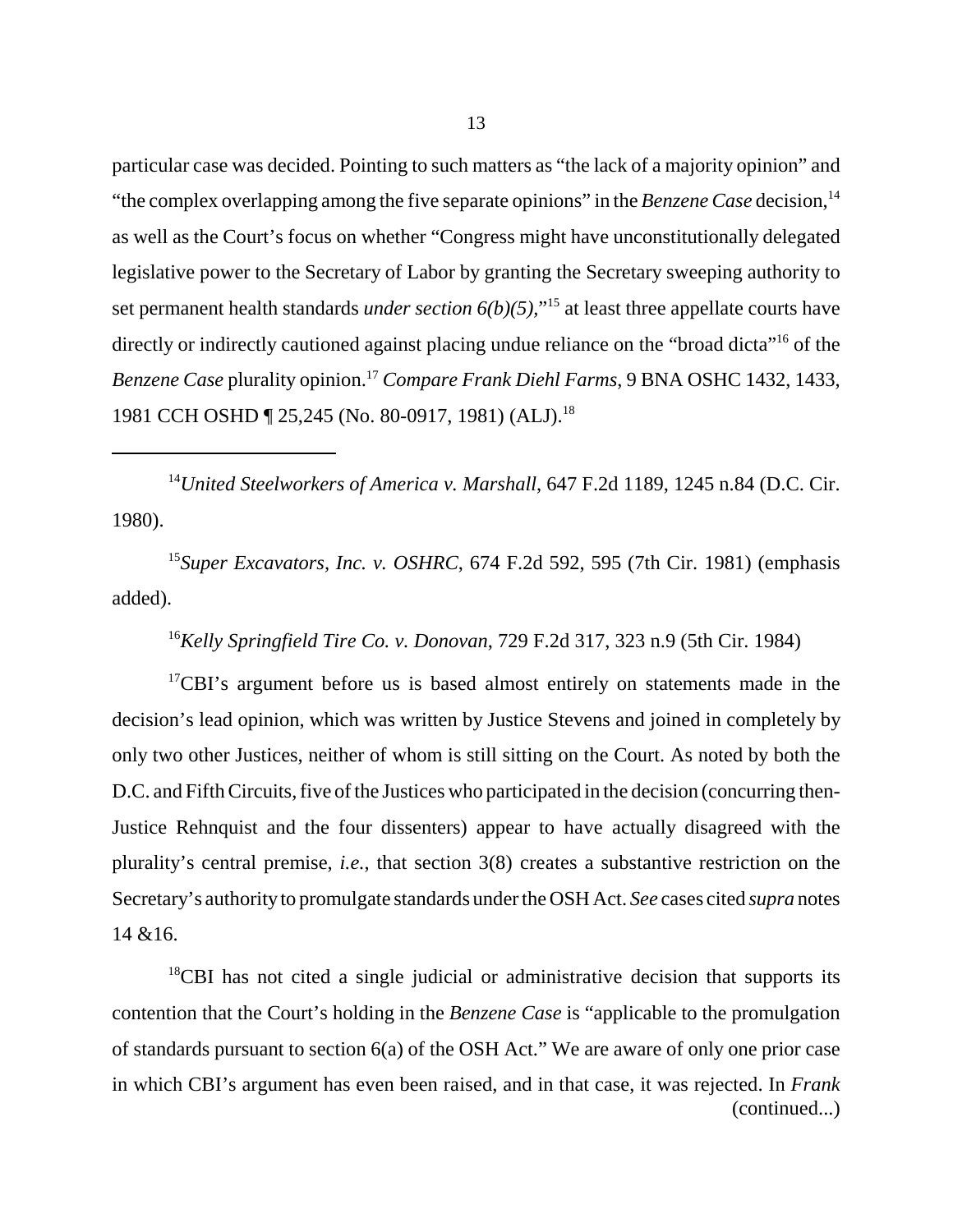To the extent the *Benzene Case* decision can be construed as even addressing 6(a) rulemaking, the Court's views are properly characterized as dicta since no issue relating to 6(a) rulemaking was actually before the Court. We respectfully decline to follow that dicta. As the administrative law judge recognized twenty years ago in *Frank Diehl Farms*, *see supra* note 18, there are significant differences between the procedures established by Congress for adopting and extending pre-existing "national consensus standards" and "established Federal standards" under section 6(a) of the OSH Act and the procedures established for developing and promulgating 6(b)(5) standards and other new, revised or substitute standards under section 6(b) of the OSH Act. Those procedural differences persuade us that, contrary to CBI's arguments, Congress could *not* have intended to impose on the Secretary an obligation to make and publish in the Federal Register "significant risk" determinations with respect to each and all of the numerous pre-existing standards that the Secretary included in her initial section 6(a) OSHA standards package.

The conference report on the legislation that became the OSH Act noted that both the Senate and House versions of the bill had "required the earliest practical promulgation of

 $18$ (...continued)

*Diehl Farms*, which we have cited above, the administrative law judge rejected the argument that 29 C.F.R. § 1910.142 (the "temporary labor camps" standard) is invalid because the Secretary made no finding at the time of promulgation that the regulated working conditions posed a significant health hazard risk. The judge rejected that argument on the ground that section 1910.142 was a national consensus standard that had been adopted by the Secretary under section 6(a) of the OSH Act, while the *Benzene Case* "was dealing with the Secretary's standard setting under section 6(b)(5) of the Act which requires a different procedure from that provided for the adoption of national consensus standards under section 6(a) of the Act." The judge also found that there was "no evidence to support a finding that the Secretary exceeded the authority granted to him under section  $6(a) \ldots$ ."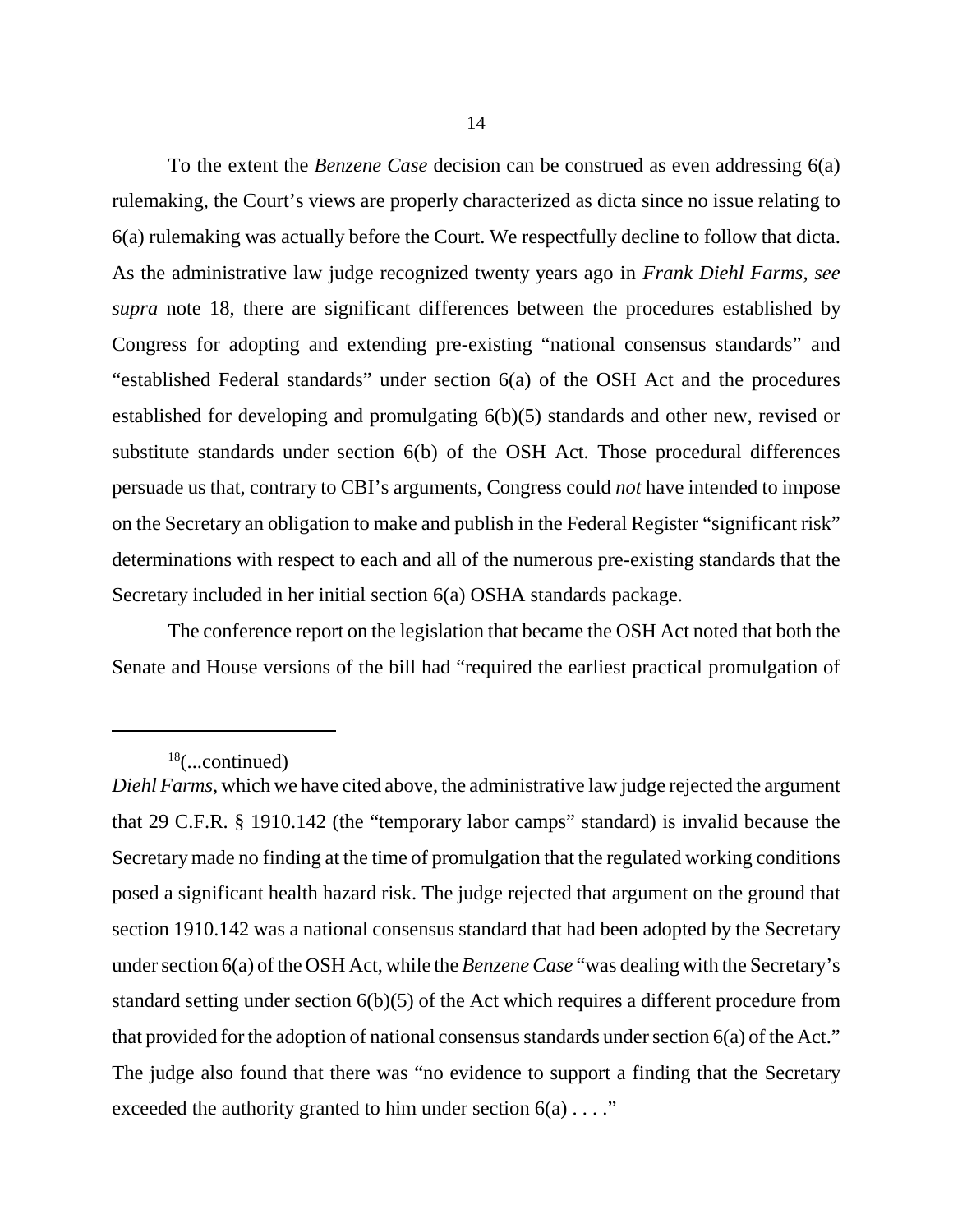national consensus and established Federal standards and permitted use of an informal, shortened rule-making procedure" for the promulgation of these "Interim Standards." In conference, the House had "receded" to the Senate "as to the time," agreeing to allow the Secretary only two years rather than three to exercise her authority under section 6(a). Conference Rep. No. 91-1765 at 2-3, 1970 U.S. Code Cong. & Admin. News at 5229-30. The Senate committee report on the bill initially passed by the Senate similarly stated that the "purpose" of the section 6(a) rulemaking "procedure" was "to establish as rapidly as possible national occupational safety and health standards with which industry is familiar" and to "immediately provid[e] a nationwide minimum level of health and safety." S. Rep. No. 91- 1282, 91st Cong., 2d Sess., 6 (1970), *reprinted in* 1970 U.S. Code Cong. & Admin. News 5177, 5182.

While mandating the adoption and extension of these "national consensus" and "established Federal" standards, Congress fully acknowledged that they "may not be as effective or as up-to-date as is desirable."19 *Id.* Nevertheless, it clearly pointed the Secretary (and any interested or adversely affected parties) to the institution of formal rulemaking proceedings under section 6(b) as the appropriate procedure for "improv[ing]" or "replac[ing]" such ineffective or outdated 6(a) standards. *See* S. Rep. No. 91-1282 at 6-7, 1970 U.S. Code Cong. & Admin. News at 5182-83 (concluding discussions of 6(a) and 6(b) rulemaking procedures with observation that "[s]ection 6(b) sets forth the procedures by which the promulgation of new standards, and *the revision and revocation of adopted standards*, are to be accomplished" (emphasis added)). Congress further justified the expedited rulemaking procedures under section 6(a) on the grounds that the national

<sup>&</sup>lt;sup>19</sup>In particular, the Senate committee took note of a Labor Department study that had shown that "a large portion of the voluntary standards are seriously out of date," and it added that "[m]any" of these standards "represent merely the lowest common denominator of acceptance by interested private groups." *Id.*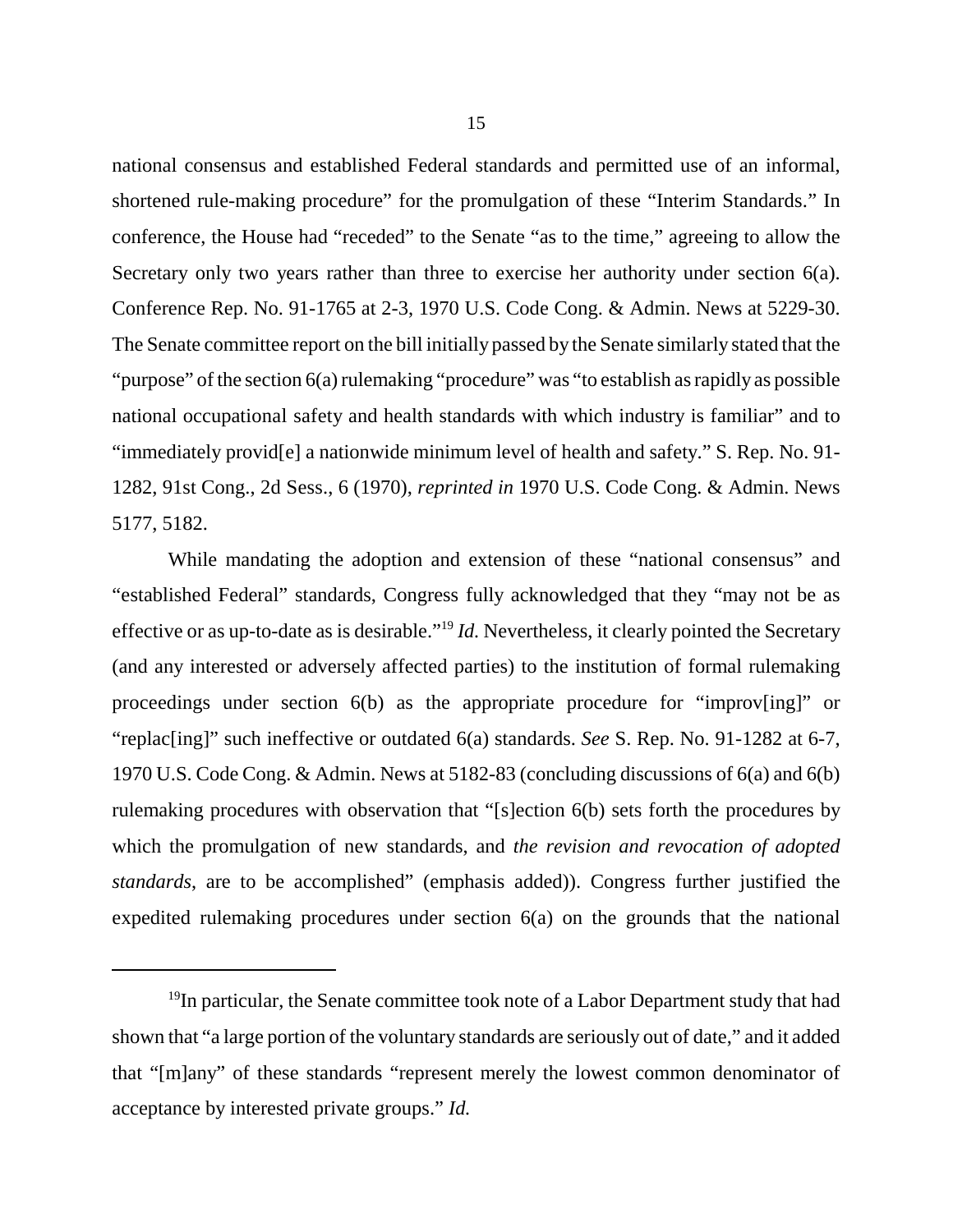consensus standards had already "been adopted under procedures which [had] given diverse views an opportunity to be considered and which indicate[d] that interested and affected persons [had] reached substantial agreement on [their] adoption," while the established Federal standards had "already been subjected to the procedural scrutiny mandated by the law under which they were issued" and "in large part" had "represent[ed] the incorporation of voluntary industrial standards." *Id.* 

Based on this legislative history, we conclude that Congress *did not intend* for the Secretary to take the time, conduct the level of exhaustive review, and develop the extensive evidentiary record that would have been necessary to make and support meaningful "significant risk" determinations with respect to each of the standards promulgated under section 6(a). In particular, we reject CBI's assertion that the Secretary was required to make and publish in the Federal Register a "significant risk" determination with respect to the "established Federal standards" adopted under section 6(a), such as the standard at issue in this case.

Furthermore, the fact that 29 C.F.R. § 1926.550(b)(2) was originally promulgated by the Secretary under the Construction Safety Act also indicates that no "significant risk" determination was needed. This ancestor standard was issued pursuant to a Congressional mandate that the Secretary adopt occupational safety and health standards that would protect the statutorily-covered employees from exposure to "work in surroundings or under working conditions which are unsanitary, hazardous, or dangerous to [their] health and safety." *See supra* note 3. In section 4(b)(2) of the OSH Act, 29 U.S.C. § 653(b)(2), Congress itself declared that the standards promulgated under the Construction Safety Act, *i.e.*, "Public Law 91-54, Act of August 9, 1969 (40 U.S.C. 333)," prior to the effective date of the OSH Act, as well as other designated "established Federal standards," were "*deemed to be* occupational safety and health standards issued under this Act. . . ." (Emphasis added). Given the statutory criteria set forth in the two statutes, we have little doubt that any safety or health standard meeting the Congressional mandate under the Construction Safety Act would also fall within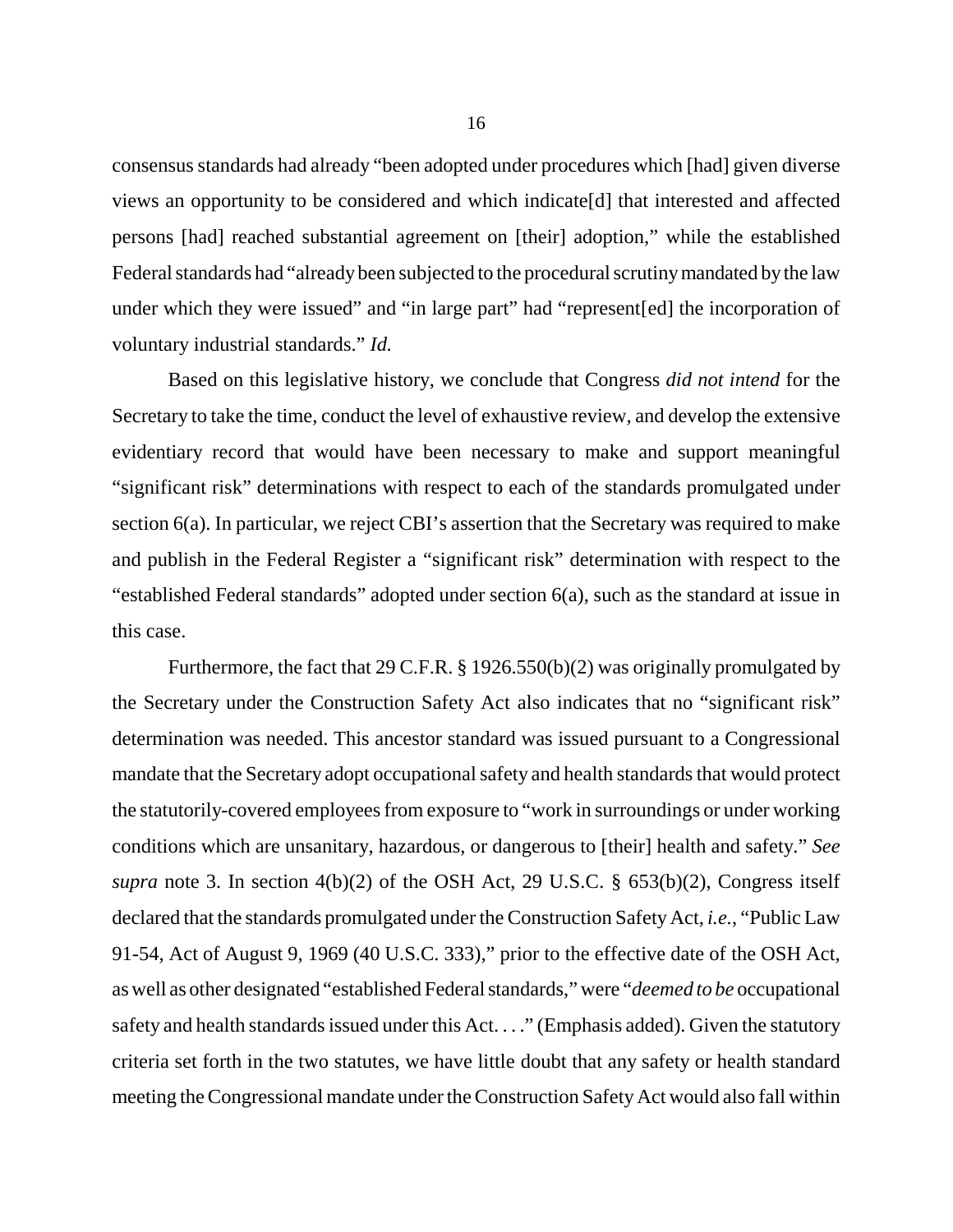the definition of "occupational safety and health standard" under the OSH Act. *Compare supra* notes 3 & 13. Since the two statutes were both enacted by the same Congress (the 91st) within a period of less than two years, it seems highly probable that Congress premised its actions on its belief that the occupational safety and health standards adopted by the Secretary under the Construction Safety Act (following the passage of the OSH Act but prior to its effective date) would meet the statutory definition under section 3(8) of the OSH Act.

We therefore hold that the fact that the Secretary did not, at the time she promulgated 29 C.F.R. § 1926.550(b)(2) under section 6(a) of the OSH Act, make and publish in the Federal Register threshold "significant risk" findings within the meaning of the *Benzene Case* decision did not render either the cited standard or its incorporated ANSI safety code provision invalid and unenforceable.<sup>20</sup>

### **II. The Alleged Violation**

<sup>20</sup>As indicated *supra* at note 7, CBI's invalidity challenge is limited to an assertion of procedural error in the promulgation of the cited standard and its incorporated ANSI Safety Code provision. CBI has not claimed that the cited prohibition against riding the load of a crawler crane, either as drafted or as applied to it, addresses conduct that does *not* in fact present "a significant risk of harm" to employees that could be "eliminated or lessened by a change in practices." *See Benzene Case*, 448 U.S. at 642. Accordingly, our decision in this case leaves intact the Commission's precedent governing the resolution of such issues when they are presented by the parties in an enforcement action before us. *E.g.*, *Andrew Catapano Enterps., Inc.*, 17 BNA OSHC 1776, 1782-84, 1995-97 CCH OSHD ¶ 31,180, pp. 43,609-10 (No. 90-0050, 1996); *Otis Elevator Co.*, 17 BNA OSHC 1166, 1168, 1993-95 CCH OSHD ¶ 30,730, p. 42,663 (No. 90-2046, 1995); *Anoplate Corp.*, 12 BNA OSHC 1678, 1681-82, 1690-91, 1986-87 CCH OSHD ¶ 27,519, pp. 35,679-80 & 35,688-89 (No. 80-4109, 1986).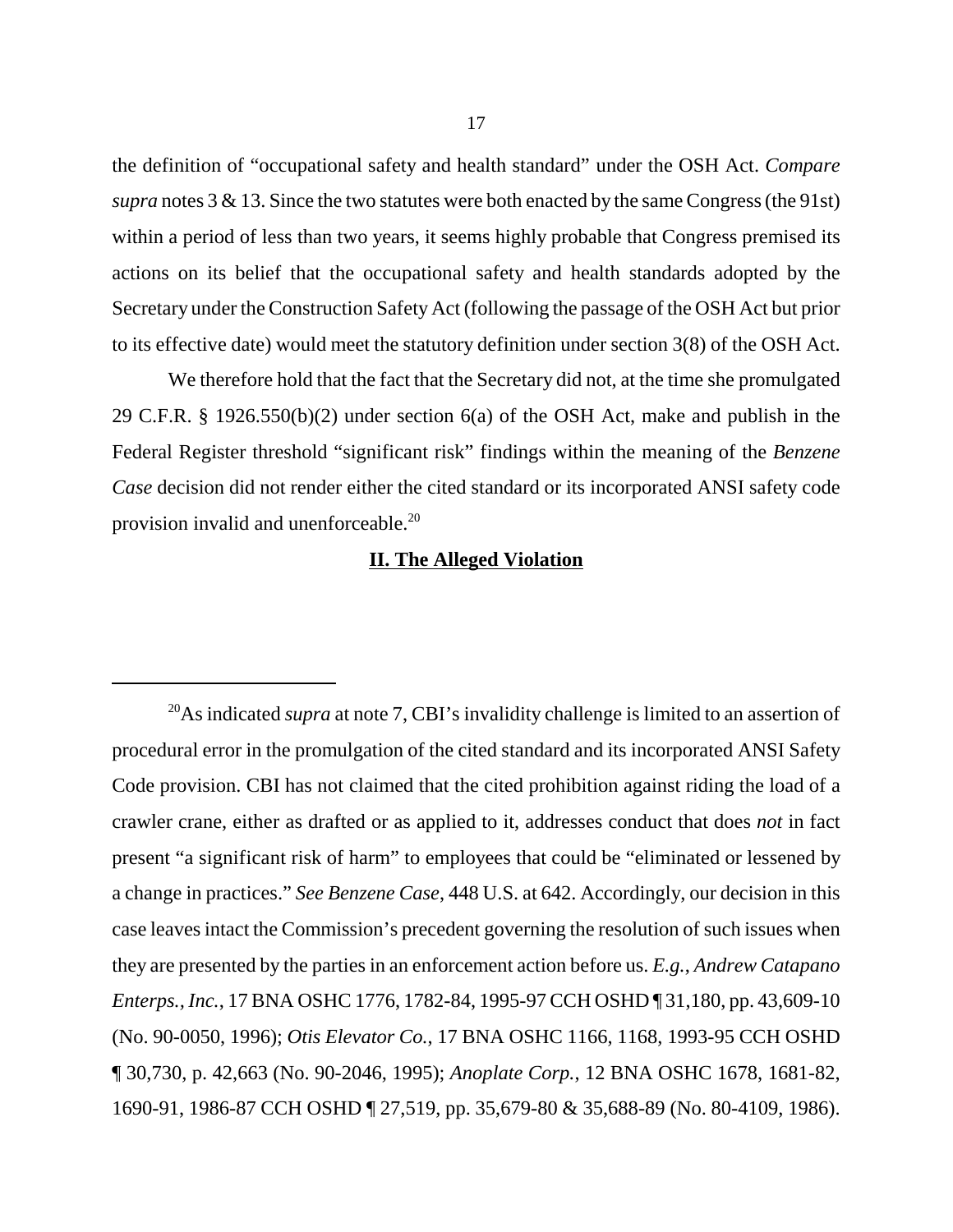As noted above, CBI does not challenge the merits of the cited violation. Some background on the alleged violation is helpful, however, in considering CBI's unpreventable employee misconduct defense and the disputed willful characterization.

### **A. Background**

At the time of the alleged violation, CBI employees in Quincy, Massachusetts, were engaged in the construction of four large, steel-plate "egg-shaped digester tanks" that were to be installed at a sewage treatment plant in Deer Island, Massachusetts. The allegation relates to the first of the tank bottoms completed by CBI, *i.e.*, "the bottom half of the Number 1 Digester" or "Bottom 1." A month or two before the cited incident, CBI discovered that the upper edge of the shell on Bottom 1 did not have a uniform diameter of 84 feet, as planned, but instead was significantly "out of round." It was therefore necessary to use a device called a "spider hub" to "get this top edge round so that when . . . [the tank bottom arrived at] Deer Island, the top half then could be placed on top of it, and it would fit evenly."

Upon learning of this problem, project superintendent Perry Brosius, the highestranking CBI management employee at the Quincy worksite, called his supervisor, project manager Art Atherton, at Atherton's office in New Castle, Delaware. He informed Atherton that Bottom 1 was 11 inches out of round and requested the materials needed to assemble four spider hubs.<sup>21</sup> Brosius testified, however, without contradiction, that he and Atherton did not discuss (either then or later) the problem of how the spider hub was to be assembled.<sup>22</sup>

 $21$ Since Bottom 1 was the first tank bottom completed by CBI, Brosius did not know at that time whether the same problem would arise with respect to the other three. However, Bottom 1 proved to be the only component that needed to be re-shaped by using a spider hub.

 $^{22}$ Due to various scheduling problems, project manager Atherton, who was listed in pre-hearing submissions as a witness for CBI, did not testify. After calling all of his other (continued...)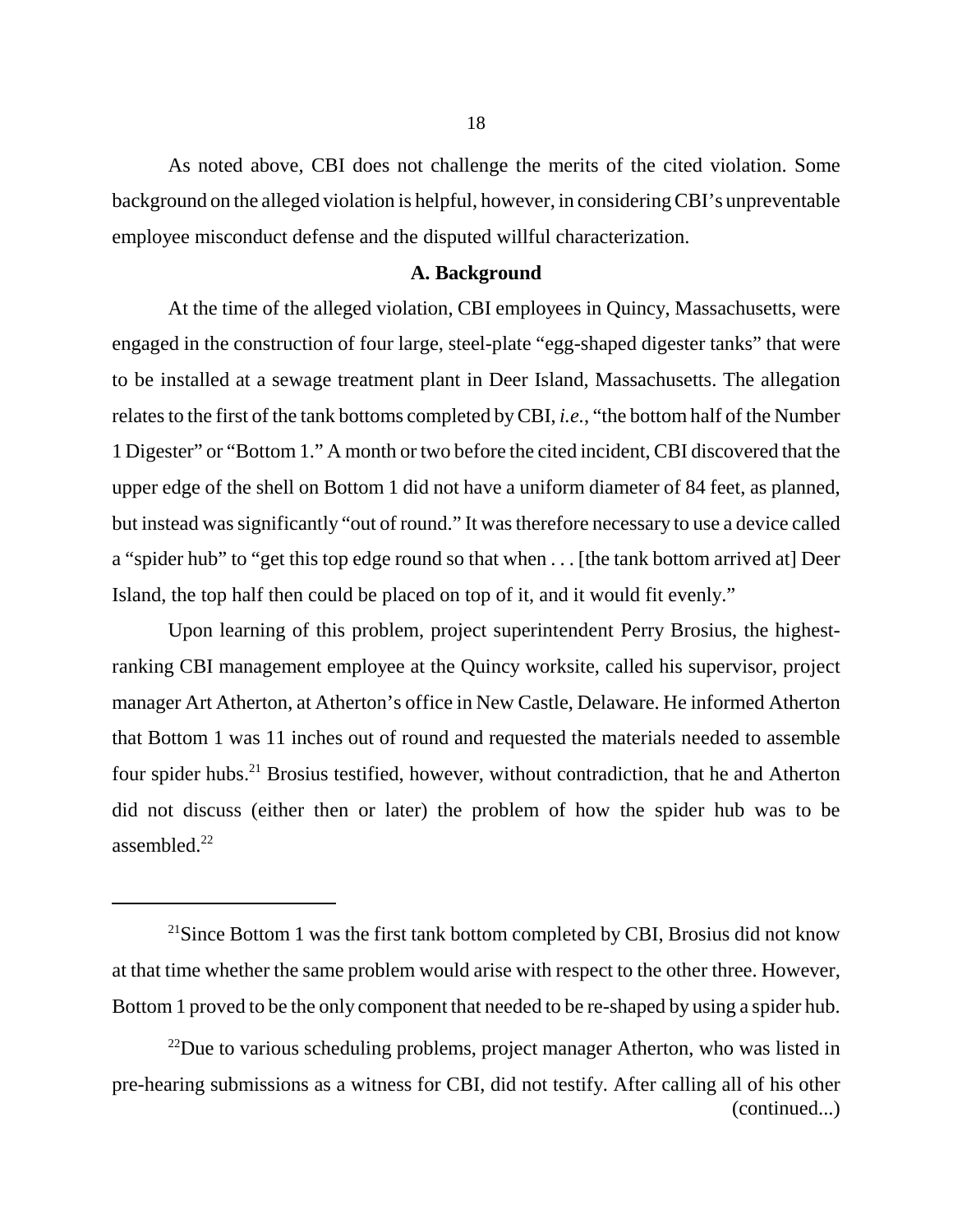The spider hub assembled over the top of Bottom 1 consisted of a central steel ring or "hub," which was 6 feet in diameter with a 3-foot-wide center opening, and 27 solid steel rods, each of which was 1 inch in diameter and 38 feet long. The rods extended between the hub and the upper edge of the tank bottom shell, just as the spokes of a bicycle wheel extend between an inner hub and an outer wheel. Normally, when CBI's operations required use of a spider hub, employees were able to assemble the device on the ground and then move it into position over the vessel that was to be re-shaped. In this instance, however, the size of the tank bottom and the way in which it was constructed precluded assembly of the device in the customary manner.

Assembling the device at the Quincy worksite required two employees to work in tandem, one at the hub and the other at the upper edge of the shell. One rod at a time would be installed, with the two employees first guiding the crane-suspended rod to the proper location. The employee at the hub would place his end of the rod, which had approximately one foot of threading on it, through one of the many holes encircling the hub and screw a steel nut onto it. The employee at the shell would then slip "a yoke like a turn buckle" at his end of the rod over a "lug welded on the shell" and secure that end of the rod to the shell by putting a pin bolt through it. Once all of the rods were in place, all of the nuts at the hub end

 $22$ (...continued)

witnesses, CBI's counsel detailed his prior unsuccessful efforts to obtain Atherton's testimony and expressly informed the judge that he "would still like to take [that] testimony and have it part of the record." The judge then advised CBI's counsel that Atherton's testimony was unnecessary because "the major actors" involved in "the crane situation" had already testified and he did not "see where [Atherton] would make any significant contribution." CBI's counsel responded: "In that case, your Honor, we rest." Under these circumstances, we agree with CBI that the judge erred in drawing adverse inferences against it in his decision based on Atherton's non-appearance.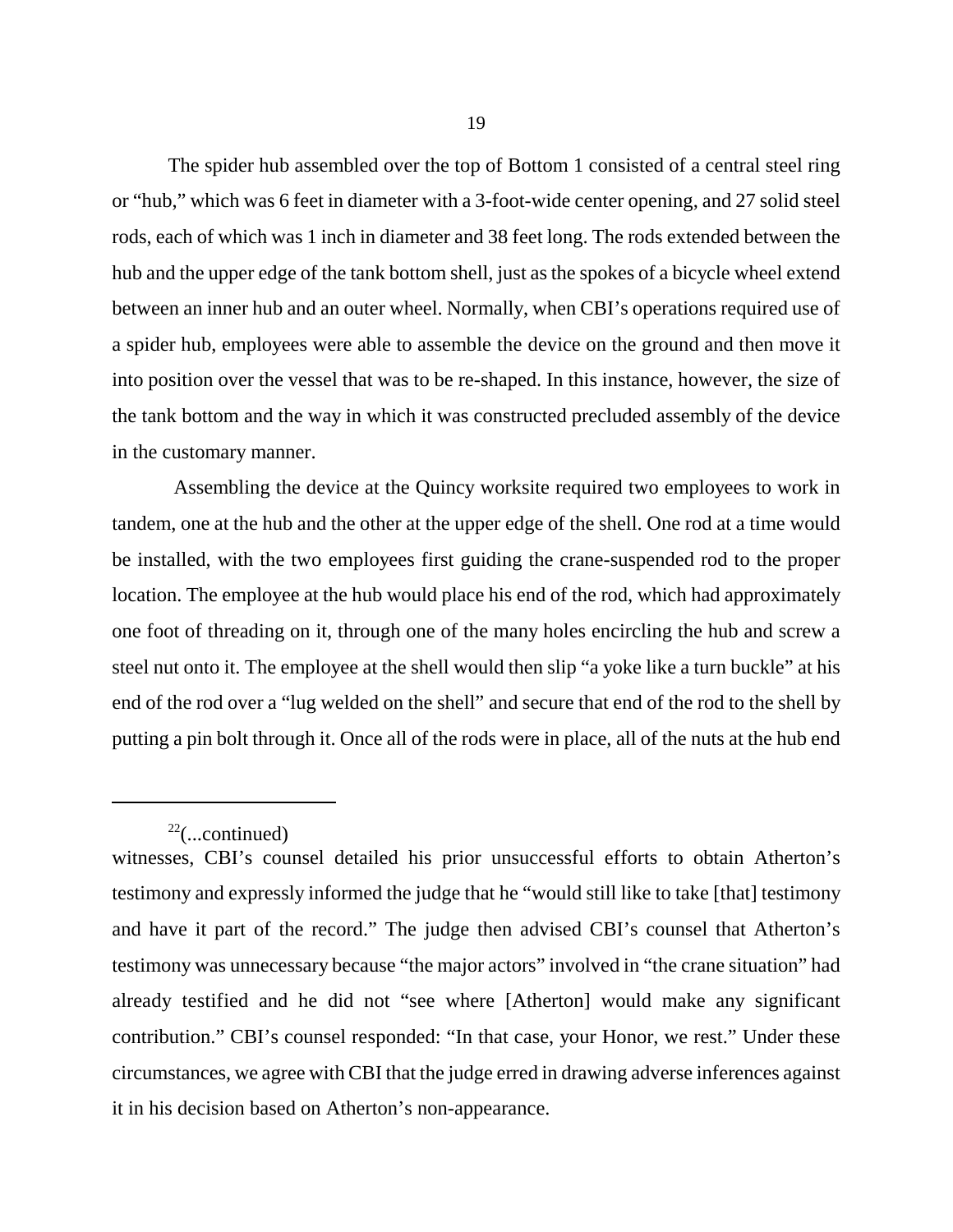would be hand-tightened. Finally, a pneumatic wrench would be used to selectively tighten the rods so that the wide areas of the shell would be drawn in while the narrow areas expanded outward until "eventually . . . the [upper edge] bec[a]me . . . a nice round circle."

Since CBI already had scaffolding in place inside Bottom 1 and just below the edge of the shell rim, project superintendent Brosius knew that there was already a safe working surface from which the employee at the shell end of the spider web rods could work. He also concluded that a 150-ton Lima crawler crane could be used to position the hub and hold it in place in midair (at the center of Bottom 1 but at the same elevation as the shell rim, approximately 50 feet above ground). A 30-ton hydraulic cherry picker could be used to lift the rods into position one by one for incorporation into the spider hub.

Brosius accordingly identified the critical problem in assembling the spider hub as being how to get an employee safely into position where he could attach the 27 threaded rods to the suspended hub. Brosius testified that he considered three possible solutions to this problem, two of which -- use of a "man basket" or "crane-suspended work platform," as it is referred to in CBI's safety rules, and use of a "jacob's ladder" or "cable ladder" -- he rejected as infeasible and/or too hazardous. The third possibility considered by Brosius was the plan he selected. Under this plan, a board would be wired onto the hub to serve as a working platform. It would be tested at ground level to ensure that it was stable and secure. A "flag man" stationed at the upper-level interior scaffolding would be used to give hand signals to the Lima crane operator to lift the hub into position. The load and the boom would then be "dogged off" so that they could remain at this constant elevation, with further movement restricted to the horizonal plane. The hub and its attached working surface would then be moved horizontally to the interior scaffolding, where the employee who was to work from the hub during the assembly process would be waiting. After picking up the employee, the crane operator would rotate the load back to the mid-point position, and the assembly operation would begin. The employee would remain seated on the working platformwearing a tied-off safety belt while the crane load was in motion.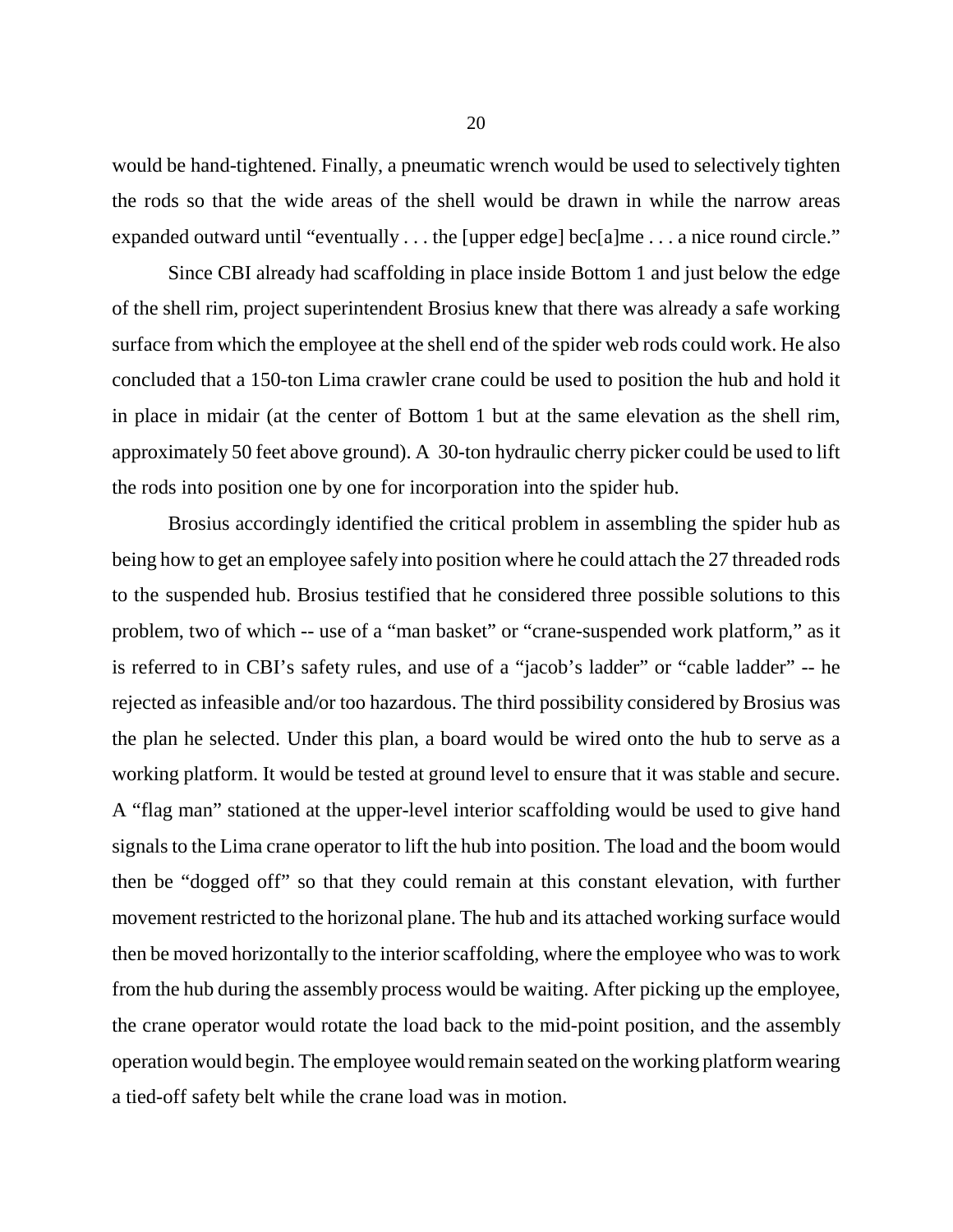Brosius acknowledged knowing that his plan would violate a CBI safety rule that prohibited employees from riding a crane load unless they used a crane-suspended work platform. He also acknowledged that he had violated a second CBI work rule by making the decision on his own (without notifying other CBI officials) to conduct the operation in violation of CBI's "no riding" rule, rather than going through the company's formal procedure for granting field operations personnel an "in-house variance" from its safety rules. Brosius denied knowing, however, that his plan violated any OSHA standard.

Brosius testified that he had proceeded under his plan because he was convinced that the procedure he had devised was the only safe way in which the spider hub could be assembled. He denied knowing of the alternative plan for assembling the spider hub that had been developed by his supervisor, Atherton, and described in a memo faxed by Atherton to project engineer Kevin Hubbard.23 Under that plan, which involved erecting a central column to hold the hub in place until it could be secured in its position by the installed rods, there would have been no violation of the "no riding" rule.

On the day of the operation, Brosius met with three of the employees who would be involved in carrying out his plan: Harold ("Red") Nichols, who was to ride the hub/board from the upper-level scaffolding to its predetermined position and to work from that position in assembling the spider hub; Harold ("Hal") Smith, who was to operate the Lima crawler crane; and foreman Kenny Coleman, who was to act as the crane operator's flag man and direct the entire operation. Brosius and Coleman both testified that Brosius described his plan

<sup>&</sup>lt;sup>23</sup>Hubbard's duties at the Quincy worksite included the acquisition of construction materials. The fax was sent to Hubbard so that he could purchase some of the materials needed in assembling the previously-requested spider hubs. Additional materials, such as the four central rings or "hubs" and specialized tools used in assembling the devices, were shipped to Quincy, at Atherton's direction, from New Castle and possibly other CBI workplaces.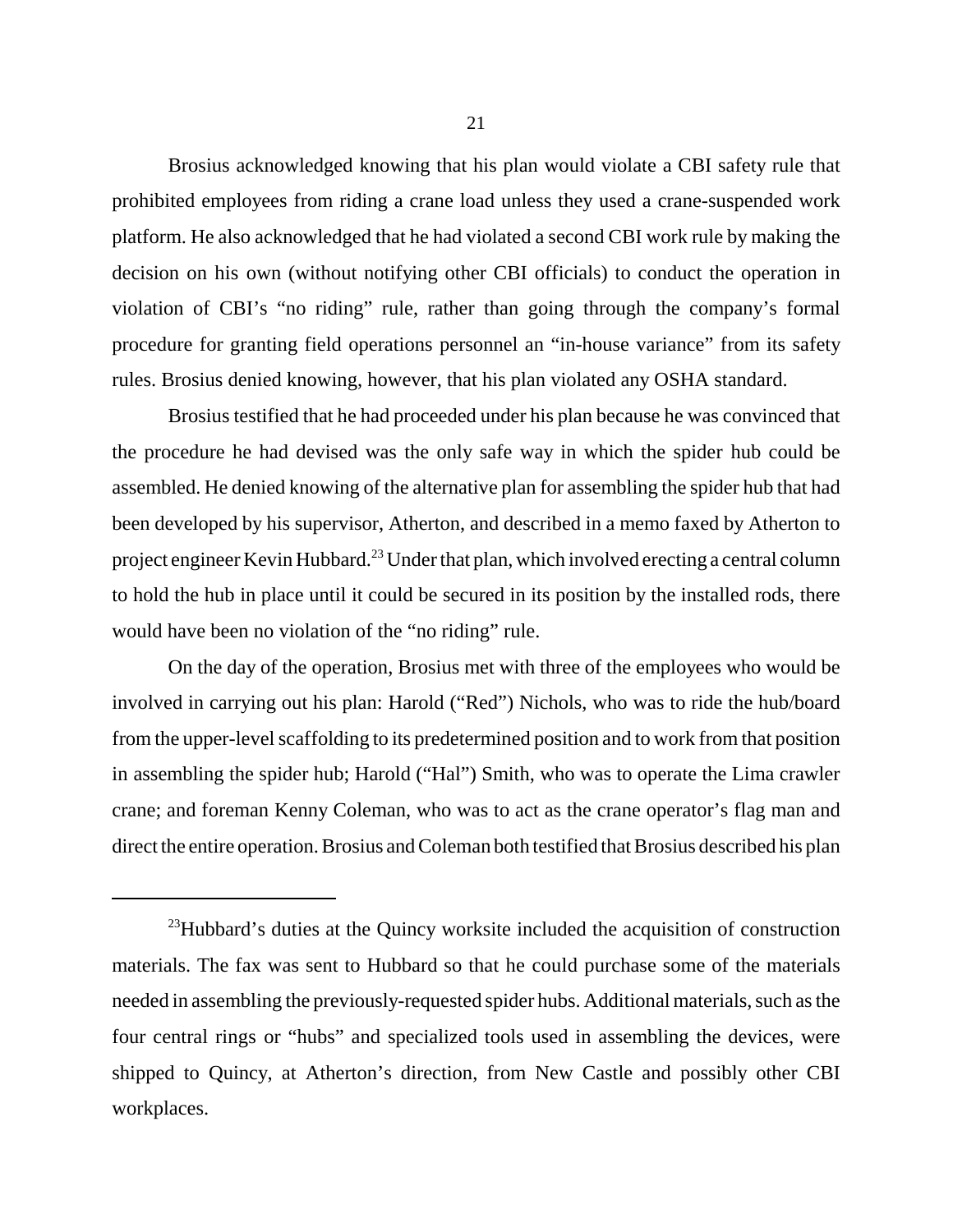to the assembled employees for the first time and issued his implementing instructions at that meeting. Like Brosius, Coleman admitted knowing that the plan violated the CBI work rule but denied knowing that it also violated an OSHA standard. He indicated that he had agreed with the plan because he had independently considered the problem of how to safely assemble the spider hub over Bottom 1 and had "pretty much arrived at the same plan that Mr. Brosius had derived." He also claimed that he had "assumed," based on Brosius' reputation for safety-consciousness, that Brosius had gone through CBI's formal "system" for obtaining approval for "deviat[ions] from the [company's safety] rules."

Shortly after the meeting between Brosius and his subordinates, the spider hub was assembled as planned. Brosius testified that he observed the startup of the operation and then left the area "to look at some other things on the project," while Coleman continued to direct the operation. As Nichols and the crane load on which he was riding moved across the open top of the shell from the scaffolding to the pre-determined mid-point position where the assembly operation would take place, two welders working separately inside of Bottom 1 observed the situation. Each became upset that the operation was being conducted in violation of a firmly-established safety rule. Welder Dominic ("Nick") Giannone testified that he responded to what he had seen by going to Coleman and demanding that the hub be brought back down and the employee taken off of the load. According to Giannone, even though he told Coleman that "hav[ing] a man riding the load" was "against OSHA regulations," Coleman "just brushed [him] off." At roughly the same time, welder Mark Perras went to his union job steward and insisted that the steward take action to halt the operation. In response, the steward went up to the upper-level scaffolding to speak to Coleman. According to Perras, when the steward returned, he informed Perras "that Kenny did acknowledge that . . . there was a problem with the situation but at this point it was too late because they were already attaching rods to the hub."

Sometime later, Giannone left the work area to find job site safety supervisor Roger Hale, who was in his office, and to inform Hale of the safety rule violation. In response, Hale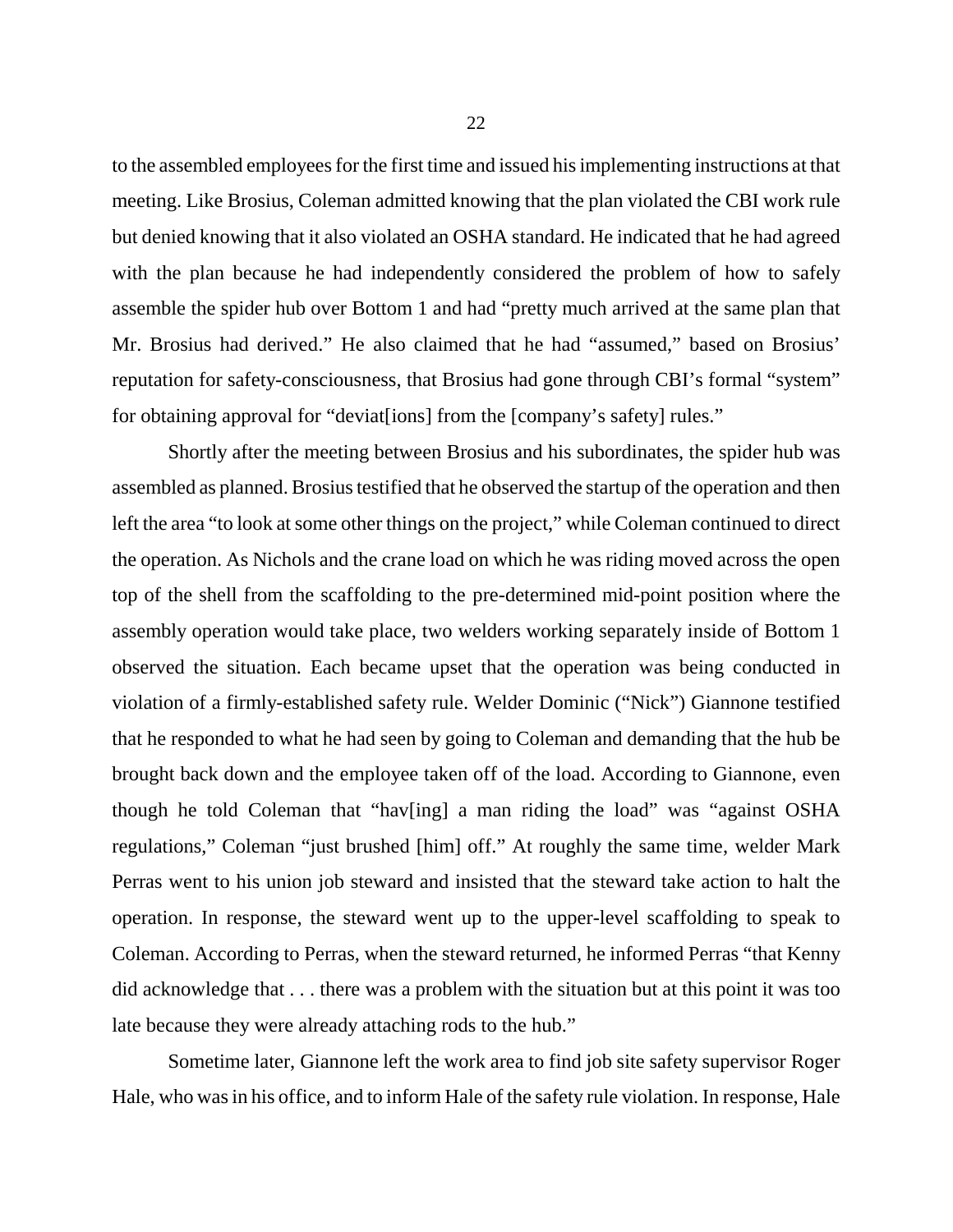and others, including Brosius, went to investigate the hub assembly procedure. When those officials also failed to halt the operation, Giannone, according to his own testimony, "left the job to go to OSHA to report the incident." OSHA's subsequent investigation of that incident led to the citation now before us on review.

### **B. Unpreventable Employee Misconduct Defense**

CBI does not deny that the incident described above violated the cited OSHA standard and its incorporated ANSI provision. However, it argues before us, as it argued before the judge, that the citation at issue should be vacated because the violation resulted from the unpreventable misconduct of project superintendent Brosius and foreman Coleman. In response, Judge DeBenedetto pointed to evidence that indicated to him that employees "compris[ing] the entire range of CBI's construction site hierarchy" had been "directly engaged in the misconduct . . . , to say nothing of safety supervisor Hale actually observing the violation in progress and allowing it to continue." Based on that evidence, he found that "the sheer pervasiveness and the premeditative nature of the violation [bore] all the characteristics of institutional misconduct" and showed "all the symptoms diagnostic of a systemic disorder." He therefore concluded that CBI's unpreventable employee misconduct defense had been "render[ed] . . . inapplicable."24

<sup>24</sup>On review, CBI challenges the judge's conclusion that its defense is "inapplicable," as well as the judge's underlying findings. In reply, the Secretary argues, among other things, that we should uphold the judge's findings of "institutional misconduct" and "a systemic disorder," as well as the other findings that CBI has expressly challenged on review, because those findings are all based on credibility determinations that are entitled to deference. It is well settled that "[t]he Commission will ordinarily defer to credibility determinations by a judge that are properly explained, but it need not defer to findings that are not based on the demeanor of the witnesses or on other factors that are peculiarly observable by the judge who (continued...)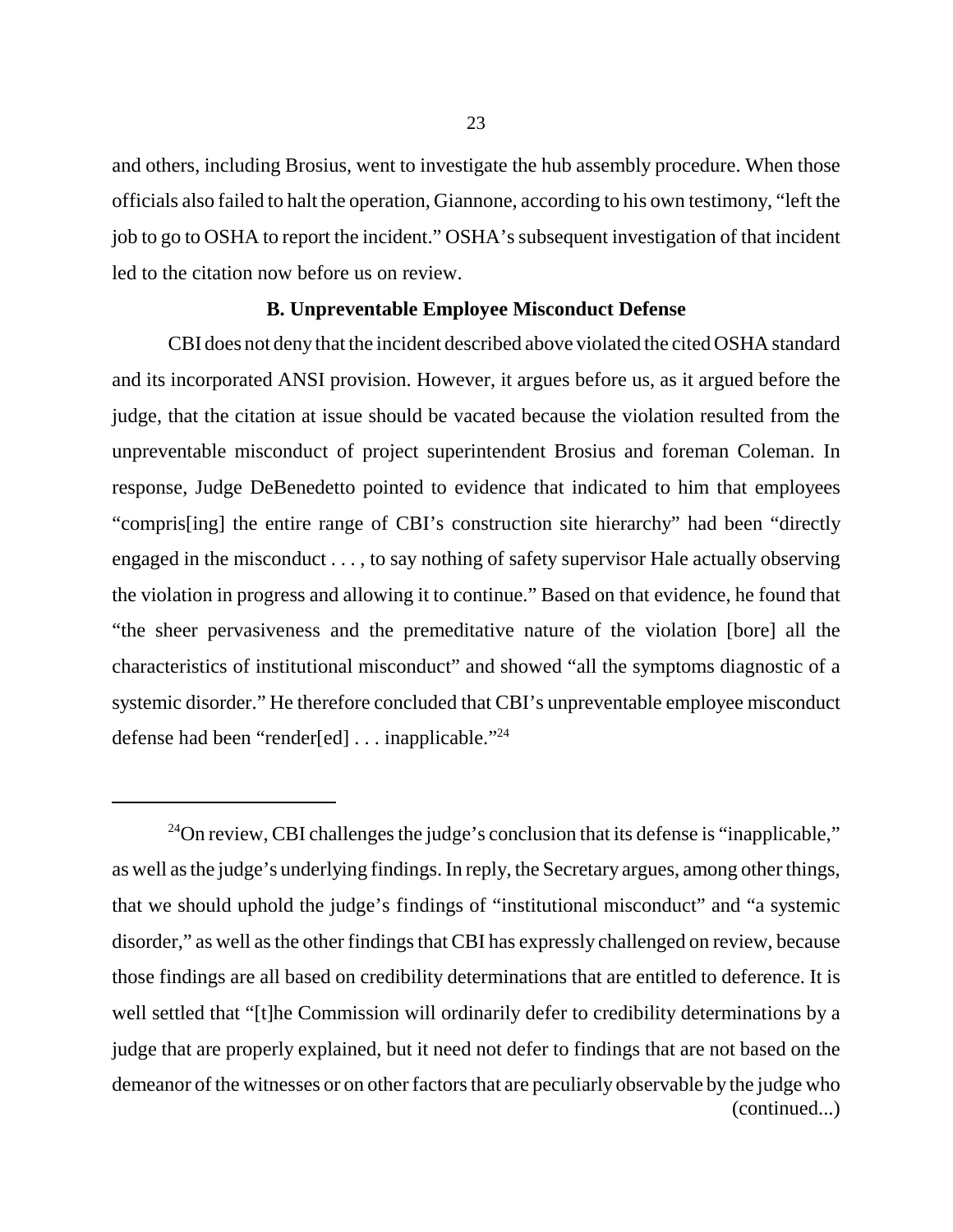Under Commission precedent, to prevail on the affirmative defense of unpreventable employee misconduct, an employer must show that it has (1) established work rules designed to prevent the violation, (2) adequately communicated those rules to its employees, (3) taken steps to discover violations, and (4) effectively enforced the rules when violations have been discovered. *See*, *e.g.*, *P. Gioioso & Sons Inc. v. Secretary of Labor*, 115 F.3d 100, 109 (1st Cir. 1997); *Propellex Corp.*, 18 BNA OSHC 1677, 1682, 1999 CCH OSHD ¶ 31,792, p. 46,589 (No. 96-0265, 1999). Because supervisory "involvement in . . . [asserted] misconduct is strong evidence that the employer's safety program is lax" and because "it is the supervisor's duty to protect the safety of employees under his supervision," the Commission has made the employer's burden of proof "more rigorous" and the defense "more difficult to establish" when an employer defends against an alleged violation on the ground of unpreventable *supervisory* misconduct. *L.E. Myers Co.*, 16 BNA OSHC 1037, 1041, 1993-95 CCH OSHD ¶ 30,016, p.41,127 (No. 90-0945, 1993) (citations omitted). "[T]he employer must establish that it took all feasible steps to prevent the [incident], including adequate instruction and supervision of its supervisory employee[s]." *Id.* 

 $24$ (...continued)

presides over the hearing." *Metro Steel Constr. Co.*, 18 BNA OSHC 1705, 1706 (No. 96- 1459, 1999) (not reported in CCH) (citations omitted). Here, the judge did not state that he was basing any of the findings that are at issue on review on the demeanor of any witness or on any other factor concerning a witness that was uniquely observable by him. Instead, in each instance where he either expressly or impliedly credited or discredited particular testimony, he stated that he was doing so based on factors that we are "in as good a position as the judge" to evaluate, *see id.* at 1706-07, such as, whether a witness' testimony was internally inconsistent or implausible. Under the Commission's case law, we owe no deference to these challenged findings.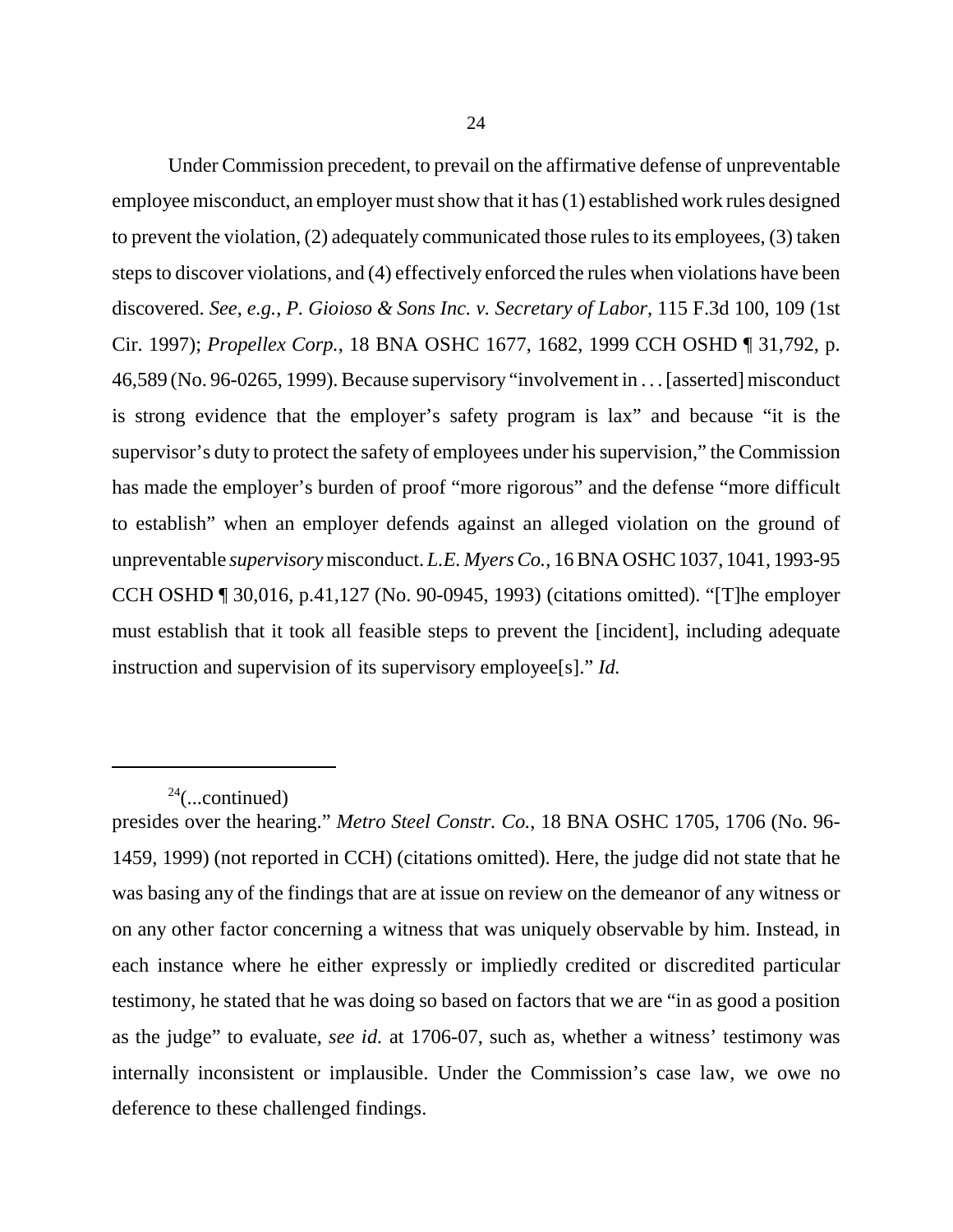Like the judge, we also reject CBI's unpreventable employee misconduct defense, but for different reasons.<sup>25</sup> In his decision, Judge DeBenedetto found that, prior to the time of the alleged violation, Brosius had either received a copy of the materials faxed from Atherton to Hubbard or become aware of the materials' contents through other means and further found that Brosius had deliberately "put aside Atherton's plan and decided to follow his own procedure." We conclude, however, that this finding is not supported by a preponderance of the evidence. Brosius' repeated assertions that he had not received a copy of the faxed materials and had not otherwise been made aware prior to the time of the cited incident of the Atherton plan were firm, direct, and unequivocal. Rather than being internally inconsistent with any other testimony he gave at the hearing, Brosius' denials of knowledge were fully consistent with the remainder of his testimony.

The only other witness who testified concerning these faxed materials was project engineer Hubbard, the addressee and recipient of the fax. When asked if he had "communicate[d]" the "information" in the faxed document to Brosius, Hubbard initially replied, "I don't recall. I . . . didn't have a discussion with him about it. What I did with that fax, I don't recall." He also conceded that he had no knowledge of whether Brosius had ever received a copy of the fax. On cross-examination, he gave testimony that the judge characterized as an admission that "the information" in the faxed materials "*would have been communicated* to Perry Brosius" (emphasis supplied by the judge). However, we conclude that the judge's reliance on this testimony was misplaced. At most, the witness stated on cross-examination that he "could have" and "assume[d]" that he "would have" made a copy

<sup>&</sup>lt;sup>25</sup>We need not resolve the parties' dispute over the judge's findings of "institutional" misconduct" and "a systemic disorder." Because the challenged findings are not necessary to our resolution of the issues before us and because they do not form any part of the basis of our decision in this case, we set them aside.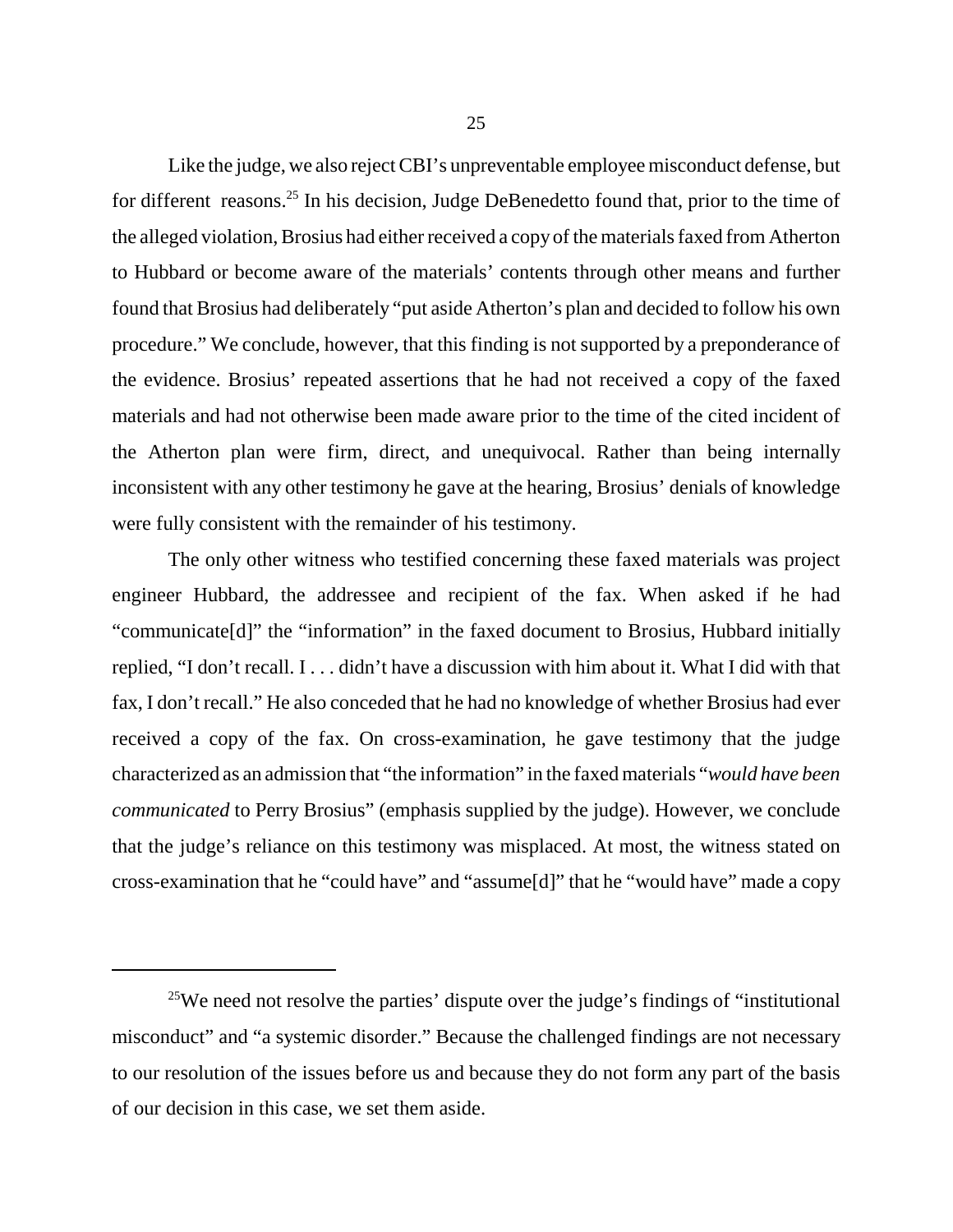of the fax and put it on Brosius' desk. But, when asked directly if he could "remember if you did or not," he answered that "I have no idea what I did with that."

On this record, we find that Brosius' unequivocal denial that he had received a copy of the faxed materials prior to the cited incident is unrefuted. In addition, while we agree with the judge that this testimony is "astonishing," we disagree with his conclusion that it is "simply not credible." On the contrary, there is additional evidence in the record that enhances the credibility of Brosius' claim. For example, the evidence that the fax was sent by Atherton directly to Hubbard, with no indication that Atherton had previously discussed his plan with Brosius, that he was sending a copy of the fax to Brosius, or that he had instructed Hubbard to convey his plan to Brosius, suggests the possibility that Atherton failed to communicate this critical information to Brosius. In addition, Hubbard admitted at the hearing that he failed to follow Atherton's instructions to purchase the 12-inch pipe that was to be used in the supporting column and to resolve a particular technical problem in implementing the plan. These admissions lend credence to Brosius' claim that Hubbard also failed to send him a copy of the faxed materials.

Based on the record evidence, however, we too reject CBI's unpreventable supervisory employee misconduct defense, on the ground that CBI has not shown that the misconduct of Brosius and Coleman was unpreventable. Specifically, it has not shown that "it took all feasible steps to prevent the [incident], including adequate instruction and supervision of its supervisory employee[s]." *L.E. Myers Co.*, 16 BNA OSHC at 1041, 1993- 95 CCH OSHD at p.41,127. *See alsoConsolidated Freightways Corp.*, 15 BNA OSHC 1317, 1321, 1991-93 CCH OSHD ¶ 29,500, p.39,810 (No. 86-0351, 1991). The record establishes that Brosius was faced with an unforeseen and difficult problem that required an innovative solution. At least three CBI supervisory employees, each acting independently, recognized this problem and considered possible solutions. Both Brosius and Coleman concluded that there was no *safe* means of assembling the spider hub that did *not* involve a violation of the "no riding" rule. However, Brosius' immediate supervisor, project manager Atherton, arrived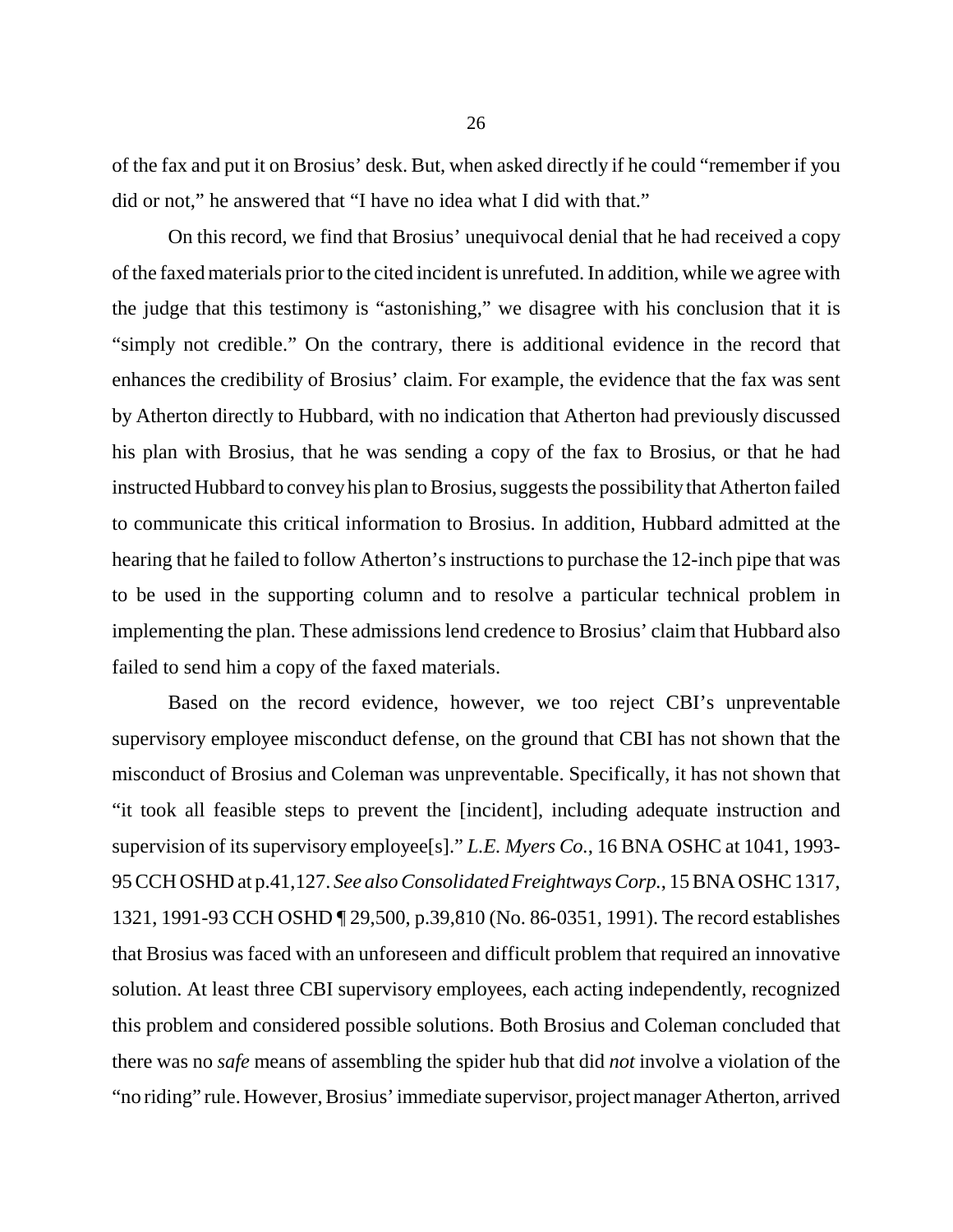at a different conclusion, devising a plan that did not require any employee to ride a load. Yet, despite coming up with what seems to have been a novel solution to a novel problem, Atherton failed to convey that solution to his subordinate, Brosius.<sup>26</sup> Nor did Atherton, over a period of two weeks, follow up by, for example, picking up a phone to check with Hubbard or Brosius on the implementation of his plan or visiting the site in person. Under these circumstances, we conclude that Atherton's failure to directly convey this critical information to Brosius constituted a failure to provide "adequate instruction and supervision of [CBI's on-site] supervisor."27 *Cf. Mineral Indus. & Heavy Constr. Group, Brown & Root, Inc. v.* 

<sup>26</sup>Brosius made clear that, if he had known of Atherton's plan at the time of the hub assembly, he "would have done it Art's way." He further testified that, if he had known CBI's "no riding" rule was also a legally-enforceable OSHA standard, he would have contacted Atherton before proceeding with his own plan. Contrary to this testimony, Judge DeBenedetto found "that every one of CBI's employees, management and nonmanagement alike, who were involved in one way or another with the spider hub procedure was aware that permitting a man to ride the load was . . . a violation of an OSHA safety regulation." We set aside that finding as it relates to Brosius, noting that it is inconsistent with Brosius' direct and unrebutted testimony that he had not been aware at the time of the OSHA standard.

<sup>27</sup>We find further evidence of CBI's inadequate supervision and training of Brosius in the project superintendent's testimony to the effect that he had failed to comply with CBI's in-house variance rule because he had been "convinced" that he was "going to do it [*i.e.*, assembly of the spider hub] in a safe way, and that was the object, doing it as safe as possible." By failing to inform its highest-level field supervisor that a decision to deviate from CBI's safety rules, such as its "no riding" rule, might in fact raise issues of legality as well as safety, it appears that CBI may well have contributed to an atmosphere in which Brosius apparently felt free to decide on his own that he would perform the spider hub (continued...)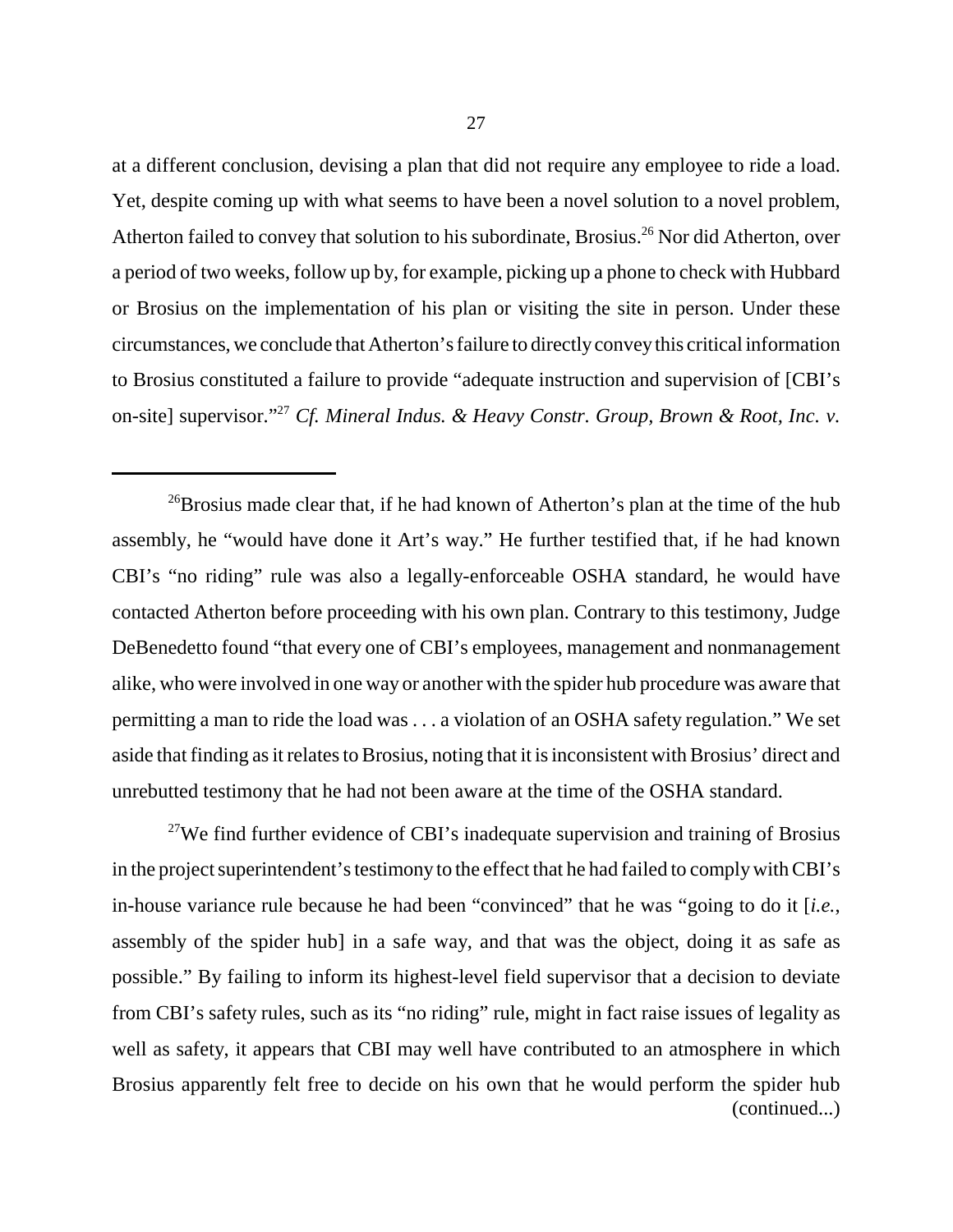*OSHRC*, 639 F.2d 1289 (5th Cir. 1981) (management officials' failure to provide training or instructions to implement required safety procedure constituted willful violation); *Capform, Inc.*, 19 BNA OSHC 1374, 1376-77, 2001 CCH OSHD ¶ 32,320, pp.49,477-78 (No. 99-0322, 2001), *petition for review filed*, No. 01-60417 (5th Cir. May 24, 2001) (instructions inadequate where employees had been trained in routine stripping procedures but not been shown any "method that would have enabled them to safely remove an Ellis jack" when it "could not be pulled out in the usual manner").

We also note that the unpreventable employee misconduct defense fails as to crane operator Smith, who engaged in the act that violated the cited standard, and foreman Coleman, who directed Smith to operate the crane with an employee riding on the hub. As indicated, the pertinent incorporated ANSI Safety Code provision was section 5-3.2.3(e), which provides that "*[t]he operator* [of a crawler crane] shall not hoist, lower, swing, or travel while anyone is on the load or hook" (emphasis added). Accordingly, the violation at issue here occurred when crane operator Smith moved the load of his Lima crawler crane

 $27$ (...continued)

assembly operation in a manner that violated the "no riding" rule -- without even discussing the matter with his own supervisor, the project engineer or the job site safety supervisor, let alone following the company's formal in-house variance procedure. Indeed, we find it noteworthy that, aside from generalized testimony to the effect that CBI considered its inhouse variance procedure to be a workplace safety rule just like any other, and enforced it accordingly, the record is virtually silent concerning any specific efforts that CBI may have made to communicate and enforce that particular rule. Even the evidence introduced by CBI relating to its post-incident disciplinary actions against Brosius contains no indication that any part of that discipline was imposed for Brosius' violation of the in-house variance rule. CBI's focus appears to have been entirely on the project superintendent's violation of the "no riding" rule.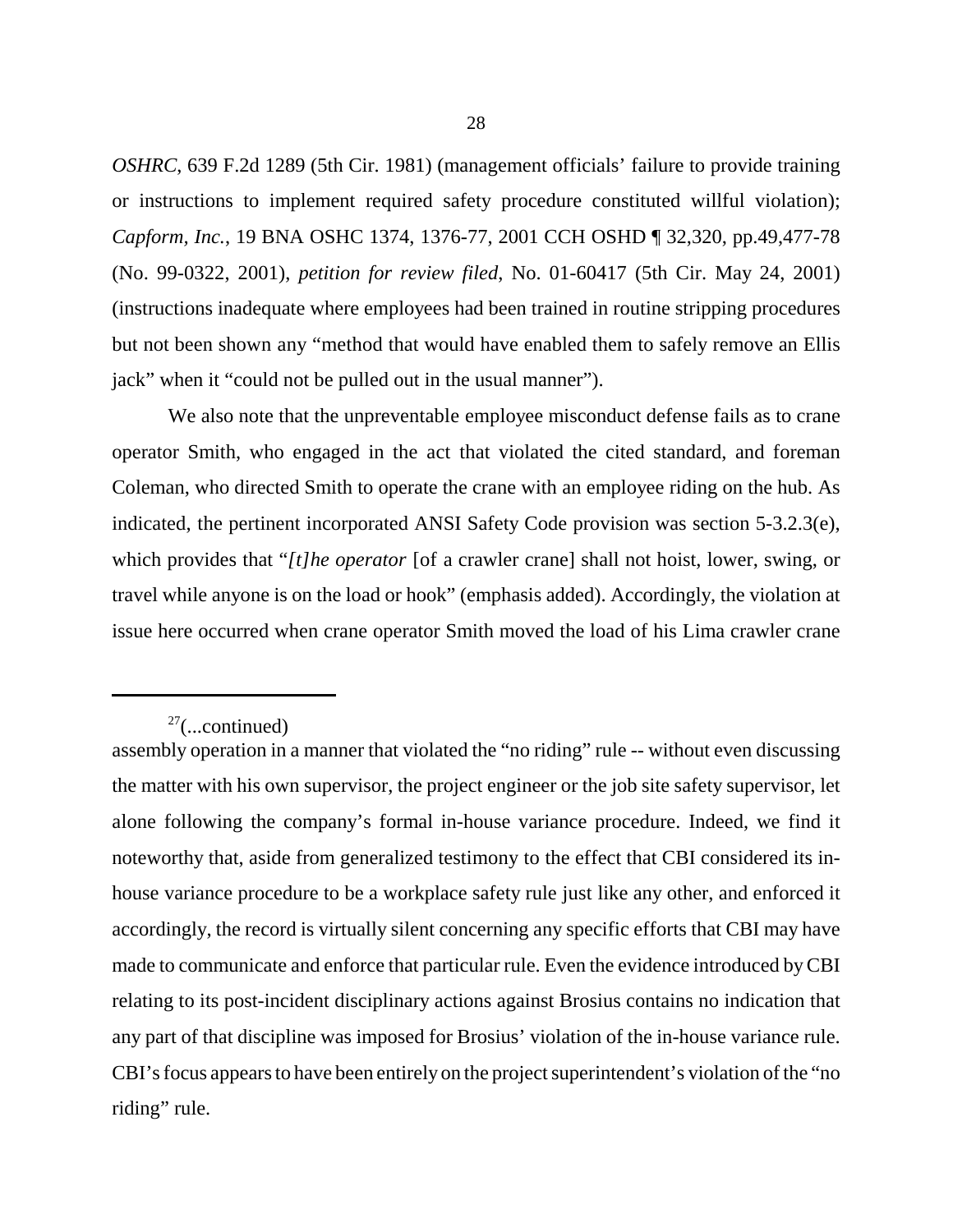while another employee (Red Nichols) was on it. CBI has not shown that crane operator Smith's violative conduct was unpreventable.<sup>28</sup> Cf. Capform, Inc., 19 BNA OSHC at 1377-78, 2001 CCH OSHD at p. 49,478 (employer could not establish unpreventable employee misconduct defense to an alleged violation of an employee training standard by proving the unpreventability of the untrained employee's misconduct; it had to show that its foreman's failure to provide the required training was contrary to an adequately communicated and enforced company work rule).

The parties' factual dispute over the asserted unpreventability of foreman Coleman's misconduct is properly resolved in the context of determining whether Coleman's actual knowledge of Smith's violation of the cited standard should be imputed to CBI. Under Commission precedent, Coleman's knowledge *is* imputable *unless* CBI "rebut[ted]" the Secretary's "prima facie showing of knowledge through its supervisory employee" by "establishing that the failure of the supervisory employee to follow proper procedures was unpreventable." *Consolidated Freightways Corp.*, 15 BNA OSHC at 1321, 1991-93 CCH OSHD at p.39,810. Coleman's supervisory misconduct cannot be characterized as "unpreventable" unless CBI established that "it took all necessaryprecautions to prevent [the cited incident], including adequate instruction and supervision of its supervisor." *Id.* CBI clearly did not make such a showing here. Instead of taking "all necessary precautions to prevent" Coleman's supervisory misconduct, project superintendent Brosius, who was Coleman's own immediate supervisor, actually issued the instructions that led him to engage in the misconduct.

 $28$ CBI has not even made such a claim; nor could it, since the evidence establishes that Smith was acting at the time under the direct supervision and observation of his immediate supervisor, foreman Coleman, as well as pursuant to the express instructions of Coleman's supervisor, project superintendent Brosius.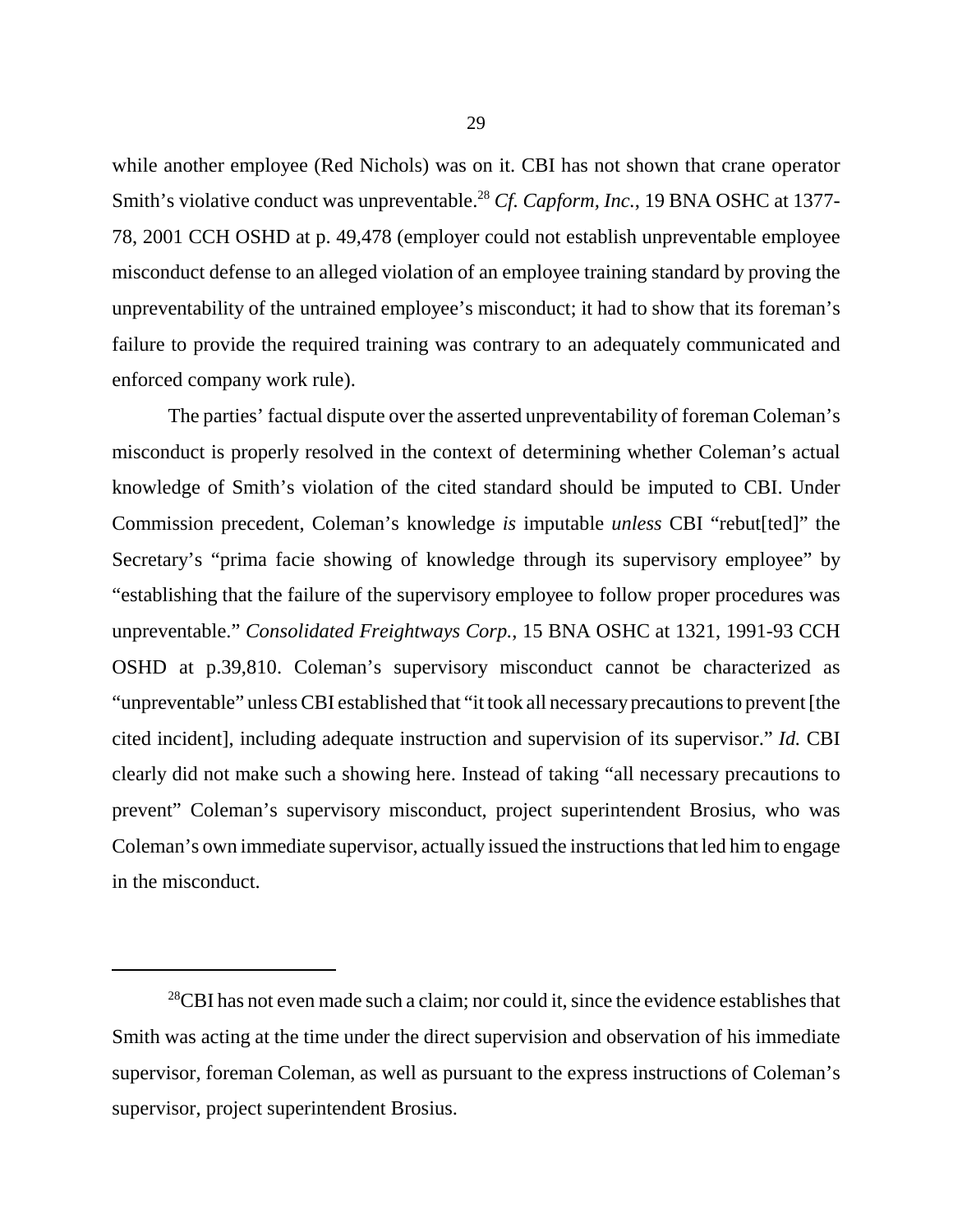Accordingly, we conclude that CBI has not established that Brosius, Smith or Coleman engaged in unpreventable misconduct. Its unpreventable employee misconduct defense therefore fails.

### **C. Willfulness**

"A willful violation is one 'committed with intentional, knowing or voluntary disregard for the requirements of the Act, or with plain indifference to employee safety'" and "is differentiated from a nonwillful violation by an employer's heightened awareness of the illegality of the conduct or conditions and by a state of mind, *i.e.*, conscious disregard or plain indifference for the safety and health of employees." *Great Lakes Packaging Corp.*, 18 BNA OSHC 2138, 2140-41, 2000 CCH OSHD ¶ 32,094, p.48,186 (No. 97-2030, 2000) (citations omitted). "Where that state of mind is shown by the actions of supervisory employees, it is imputed to the employer like a supervisor's knowledge." *Access Equipment Systems, Inc.*, 18 BNA OSHC 1718, 1727, 1999 CCH OSHD ¶ 31,821, p. 46,783 (No. 95- 1449, 1999).

In his decision, Judge DeBenedetto found that, notwithstanding the contrary testimony of project superintendent Brosius and foreman Coleman, "every one of CBI's employees, management and nonmanagement alike, who were involved in one way or another with the spider hub procedure was aware that permitting a man to ride the load was not only a violation of CBI's own safety rule, but also was a violation of an OSHA safety regulation."29 Based on this finding, the judge concluded that the Secretary had sustained her allegation of willfulness. On review, CBI challenges both the judge's conclusion that its violation of 29

 $29$ We have already considered and set aside this finding to the extent it relates to the knowledge of project superintendent Brosius, finding (contrary to the judge) that Brosius did *not* have knowledge of the cited OSHA standard. *See supra* note 26. We now address this same finding to the extent that it relates to all other CBI employees who "were involved in one way or another with the spider hub procedure."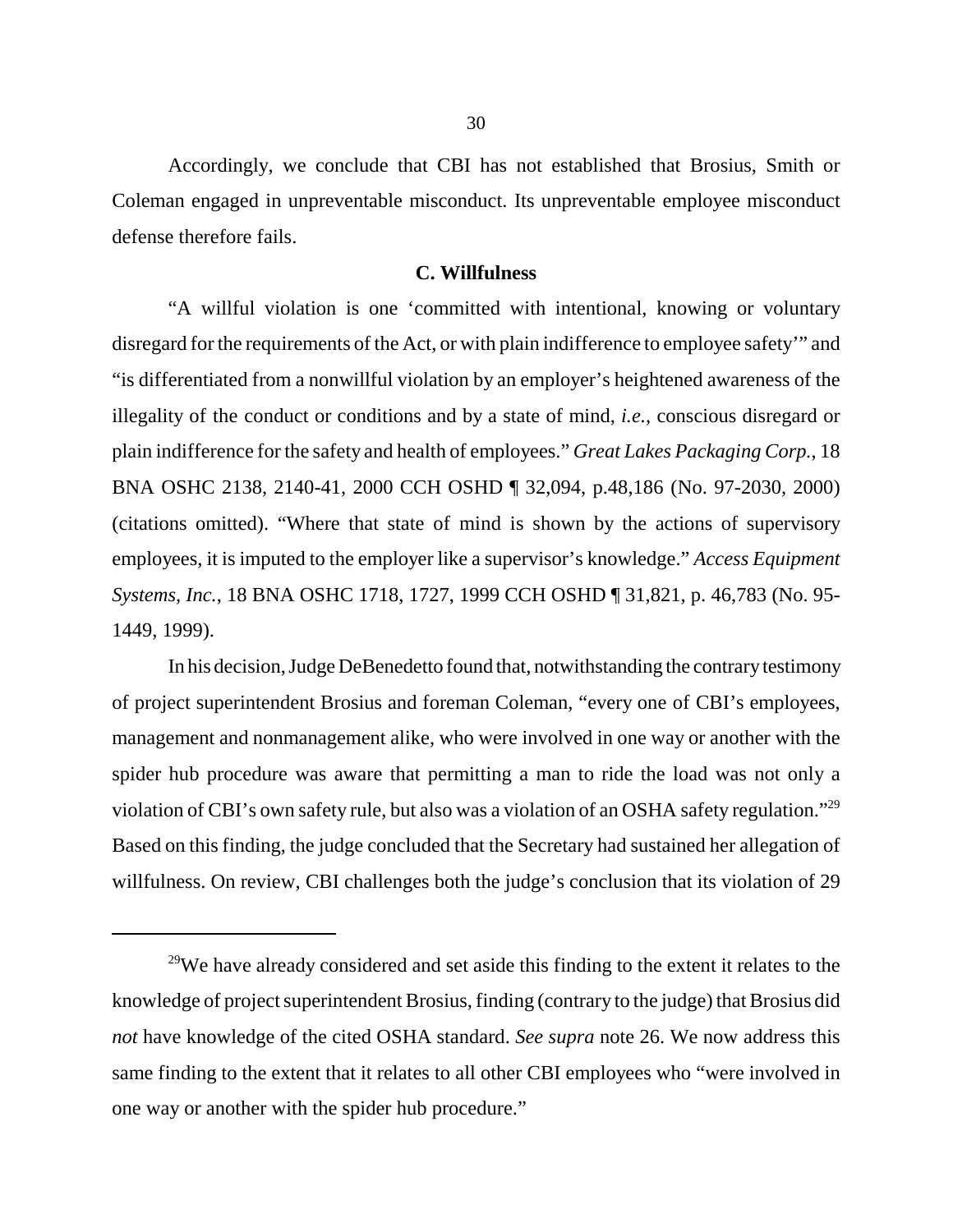C.F.R. § 1926.550(b)(2) was willful as alleged and his underlying finding. For the reasons that follow, we affirm the judge's factual finding, but only with respect to foreman Coleman.<sup>30</sup>

At the hearing, OSHA compliance officer ("CO") Barletta testified that, during his on-site investigation of the cited incident, he had discussed the incident with foreman Coleman. During that discussion, he had specifically asked Coleman why Coleman had instructed Nichols to ride on the crane load, rather than using a personnel platform, to which Coleman had responded, "It was the easiest way to do the job. I knew I was breaking the OSHA standards, but I felt it was an easy way to get the job done." The CO asserted that the statements he had attributed to Coleman were an exact quotation of what Coleman had said. In response, Coleman testified that he did not believe that he had made those statements because they were not "true." Thus, for example, he would not have admitted to Barletta that he had known that the spider hub assembly procedure violated an OSHA standard because he had not in fact known at that time that OSHA has a "no riding" rule. Coleman asserted his belief that CO Barletta had been "confused" and that Barletta had misunderstood what he (Coleman) had said. In particular, while the witness conceded that he had said to the CO, "Yes, I knew I committed a violation," he claimed that he had been referring to a violation of CBI's safety rules, not OSHA's. In his rebuttal testimony, however, Barletta denied that he had misunderstood Coleman's statement, repeated the testimony he had given previously, and again asserted that he was directly quoting what Coleman had said to him.

Judge DeBenedetto resolved this factual dispute by implicitly crediting Barletta over Coleman. In particular, he quoted the portion of Coleman's testimony in which Coleman

<sup>&</sup>lt;sup>30</sup>We need not resolve the parties' dispute over the judge's finding to the extent it relates to employees *other than* Brosius and Coleman. Because the challenged finding with respect to those other employees is not necessary to our resolution of the issues before us and because it does not form any part of the basis of our decision in this case, we set it aside.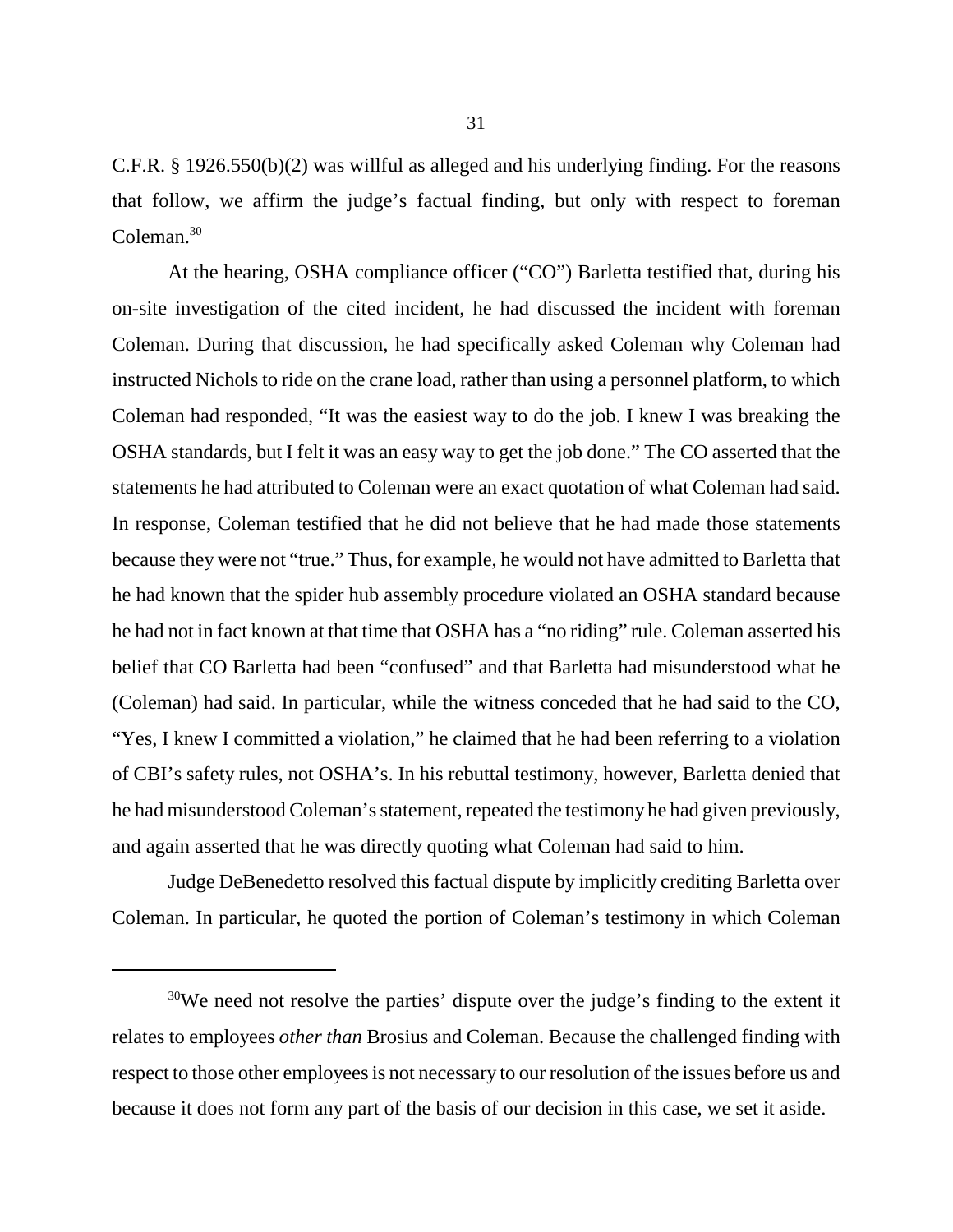acknowledged that he had told the CO, "Yes, I knew I committed a violation," but claimed that the CO "could have been confused" and that "there could have been a misunderstanding." The judge expressly discredited that testimony, finding it to be not only an "ineffectual" response to the CO's testimony but also contrary to Coleman's prior testimony that he had directed the crane lift under the assumption that CBI had granted Brosius a variance from the company's safety rule. For if Coleman assumed that Brosius had a variance, there would have been no violation of CBI's rules, only a violation of the OSHA standards. Therefore, Coleman's statement to CO Barletta that he had "committed a violation" could only have been a reference to an OSHA violation.<sup>31</sup> Having reviewed the testimony of both witnesses, we agree with the judge's decision to credit Barletta over Coleman, for the reasons stated by the judge. Based on CO Barletta's testimony, we find that foreman Coleman had actual knowledge at the time of the cited incident of the existence of and requirements of the cited OSHA standard, and that he had a "heightened awareness" of the illegality of the spider hub assembly operation that occurred under his personal supervision and direction.

Our findings of Coleman's actual knowledge and heightened awareness are further supported by the evidence of welder Giannone's complaint to Coleman after Giannone observed Nichols riding overhead on the crane load. According to Giannone, he had gone up to Coleman and said, "You know, that's against OSHA regulations to have a man riding the load." In his testimony, Coleman neither denied that Giannone had made this statement nor

<sup>&</sup>lt;sup>31</sup>We find further support for this conclusion in the evidence relating to a prior conversation between Barletta and Coleman during a previous inspection. Particularly in light of that prior conversation with the same CO, we consider it highly unlikely that Coleman's admission to that CO that he knew he had "committed a violation" could have been a reference to anything other than a violation of OSHA's standards.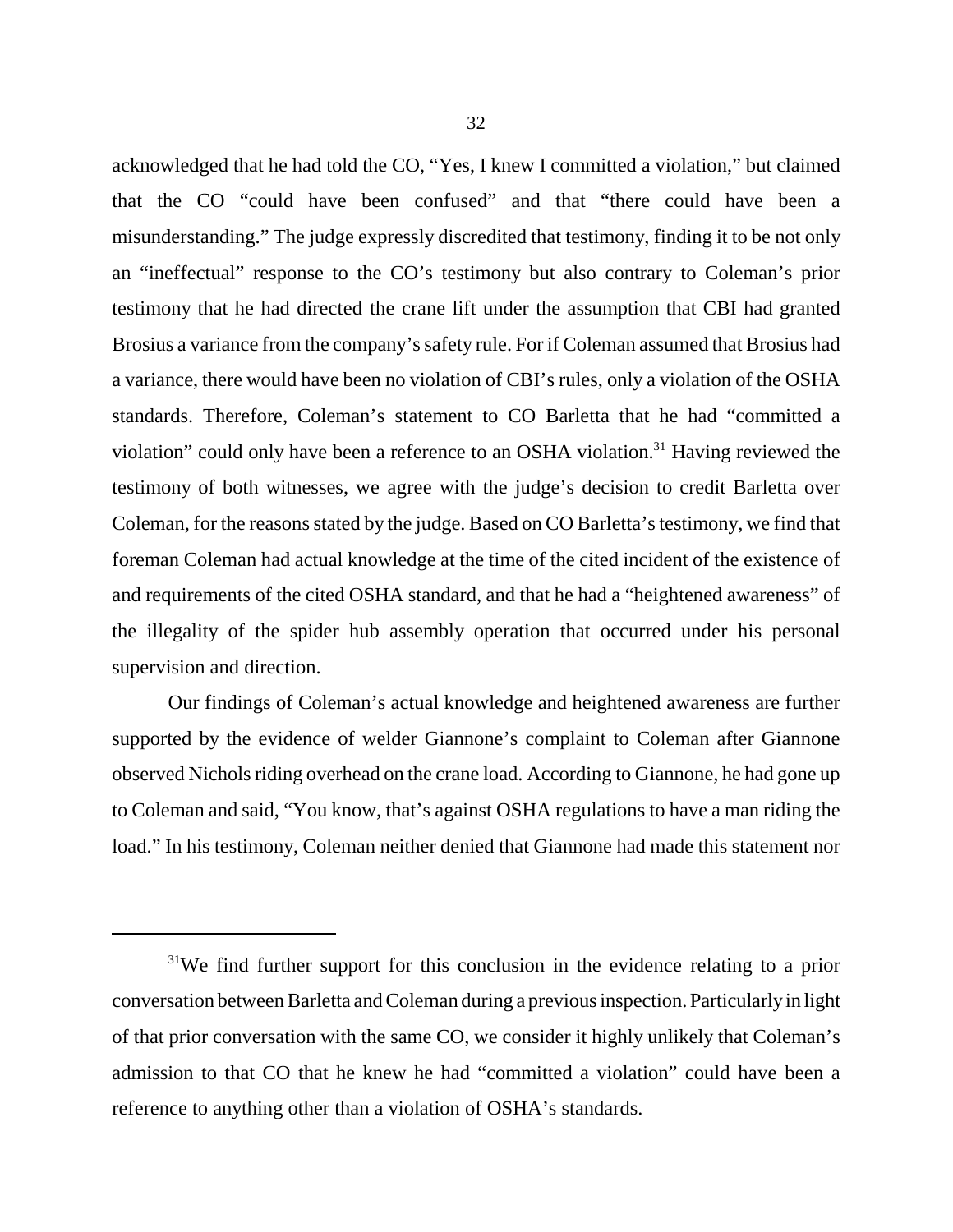directly asserted that he had not heard the statement. Yet, he corroborated Giannone's claim that he had simply brushed Giannone off.<sup>32</sup>

In his decision, Judge DeBenedetto implicitly credited Giannone's testimony by finding that Giannone had "expressed his complaint to CBI personnel in terms that defined the safety violation as an OSHA violation." The judge also expressly discredited that portion of Coleman's testimony in which he had claimed that he had not fully heard and understood what Giannone had yelled up to him. The judge found that Coleman's explanation of this encounter "was unconvincing and self-contradictory." Having reviewed the testimony of both witnesses, we agree with the judge's resolution of this factual issue, drawing the reasonable inference created by the evidence that Coleman had in fact heard and understood Giannone's complaint and that he had simply ignored Giannone because he had previously made the decision to conduct the operation in a manner that violated the cited OSHA standard. Moreover, although Coleman already knew of OSHA's prohibition against riding the load of a crane, Giannone's complaint certainly gave him a "heightened awareness" of the illegality of the particular operation he was in the process of directing.<sup>33</sup> For the reasons

 $32$ Coleman suggested that he had not heard "exactly what Mr. Giannone said" and/or understood "what he was talking about" because he had been busy at the time directing the assembly operation from the upper-level scaffolding while Giannone had been yelling up to him from the bottom of the tank shell. However, Coleman also testified that, to the extent that he had heard Giannone's complaints, he had simply ignored them because he had considered Giannone to be a "hothead" and simply "didn't have time to find out" what Giannone was complaining about.

<sup>&</sup>lt;sup>33</sup>Commissioner Eisenbrey finds further support for the Commission's findings of actual knowledge and heightened awareness in the evidence of a discussion that took place between Coleman and CO Barletta during a prior inspection of another CBI workplace. Both (continued...)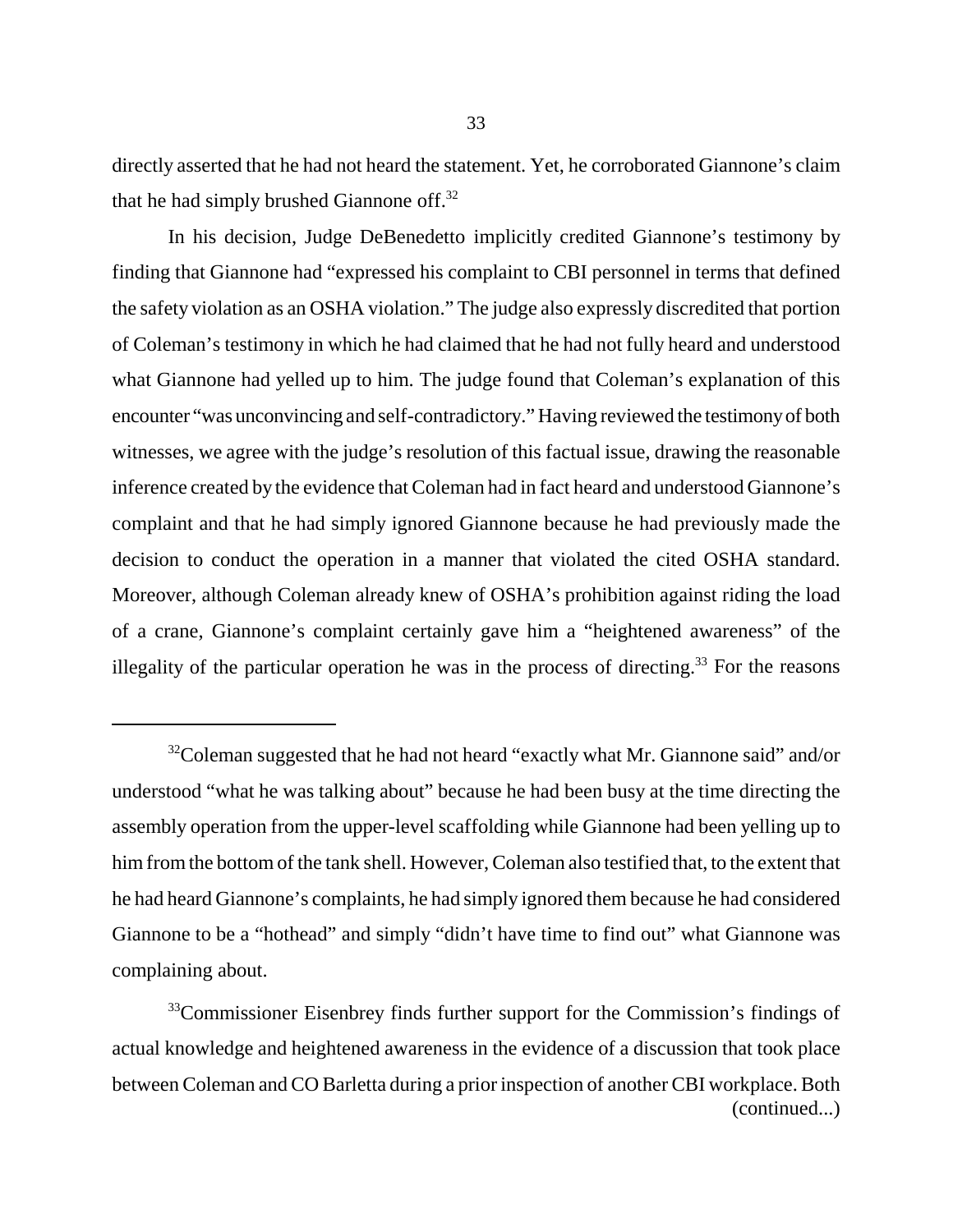stated above, we conclude that Coleman acted with conscious disregard of the requirements of the standard and thus acted willfully.

Having found willfulness on the part of the supervisory employee who was not only overseeing the entire operation at the time of the violation but actually directing the movements of the crane operator and his load, we must next determine whether that willfulness is imputable to CBI. Under Commission precedent, it is -- "unless the supervisory employee's misconduct was unpreventable." *V.I.P. Structures, Inc.*, 16 BNA OSHC 1873, 1875, 1993-95 CCH OSHD ¶ 30,485, p.42,109 (No. 91-1167, 1994). Here, however, we have already found that Coleman's misconduct was preventable. We therefore affirm the

 $33$ (...continued)

parties testified that their earlier discussion included a detailed review of the specification requirements for "crane or derrick suspended personnel platforms," as set forth in 29 C.F.R. § 1926.550(g), but no direct reference to the OSHA prohibition against riding a crane load. Coleman testified to the effect that he had not considered that prior discussion to have any relevance to the cited spider hub assembly operation because CBI had not used a cranesuspended personnel platform during that operation. Commissioner Eisenbrey concludes, however, that Coleman could not have failed to understand the relevance of his prior discussion with CO Barletta to the hub-assembly operation here. Having been expressly informed that it was a violation of OSHA standards to lift an employee by crane on a work platform that did not meet several specific requirements designed to protect the employee from a fall, Coleman must also have known that it was prohibited under the OSHA standards to dispense with the personnel platform ("man basket") altogether. Accordingly, Commissioner Eisenbrey concludes that the prior discussion between Coleman and CO Barletta also gave Coleman a "heightened awareness" of the illegality of the hub assembly operation that he was directing at the time of the cited violation.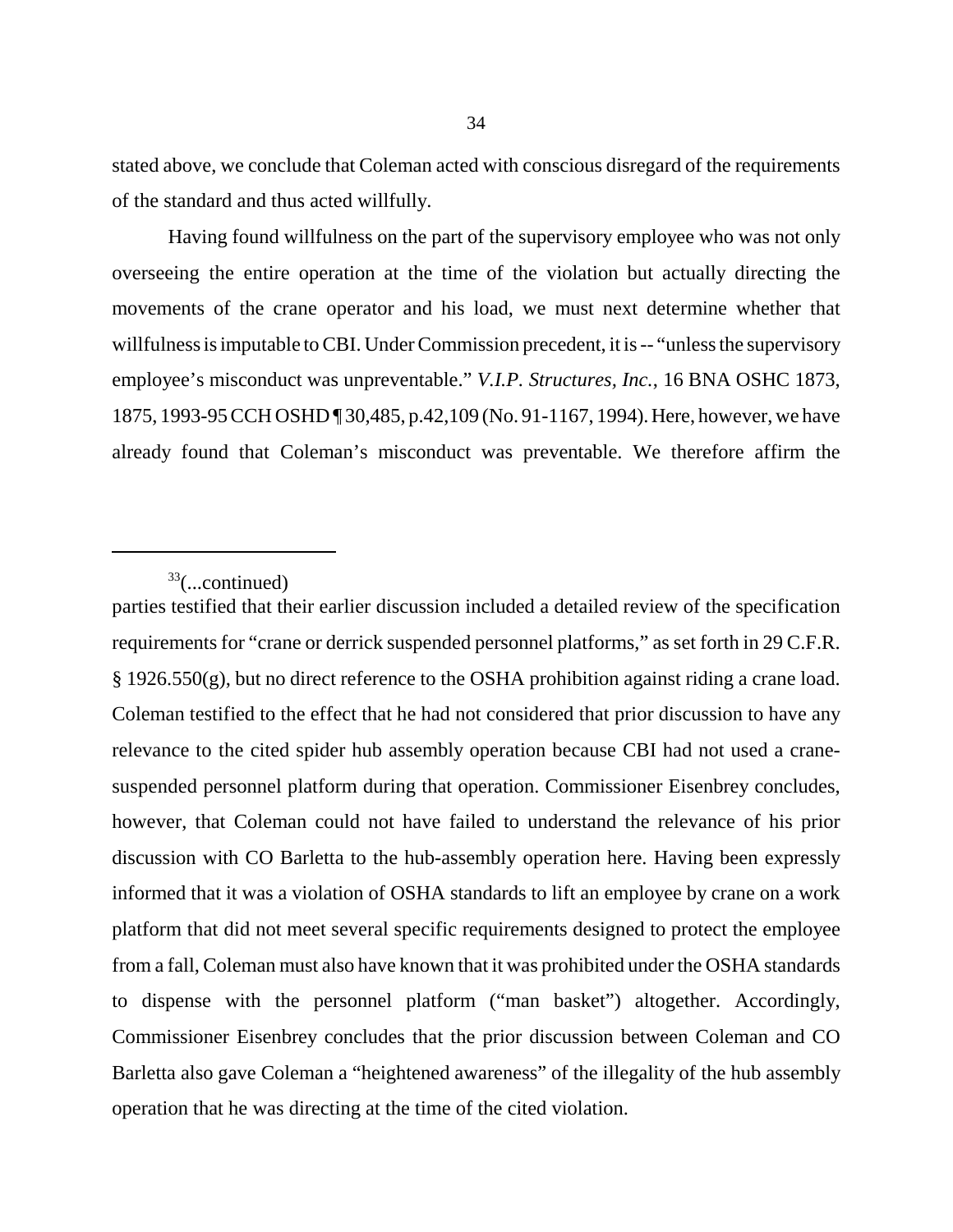Secretary's allegation and the judge's conclusion that CBI's violation of 29 C.F.R. § 1926.550(b)(2) was willful.

## **D. Penalty**

The judge assessed the proposed penalty of \$55,000 for this willful violation. On review, CBI does not specifically take issue with this penalty assessment. Based on our own review of the record in light of the penalty factors set forth in section 17(j) of the Act, 29 U.S.C. § 666(j), we consider \$55,000 to be an appropriate penalty and assess that amount for CBI's willful violation of 29 C.F.R. § 1926.550(b)(2).

#### **Order**

We affirm item 1 of citation 2, alleging a willful violation of 29 C.F.R. § 1926.550(b)(2). We assess a penalty of \$55,000.

SO ORDERED.

 $\sqrt{s}$ Thomasina V. Rogers Chairman

 $\sqrt{s}$ 

Ross Eisenbrey Commissioner

Dated: October 29, 2001